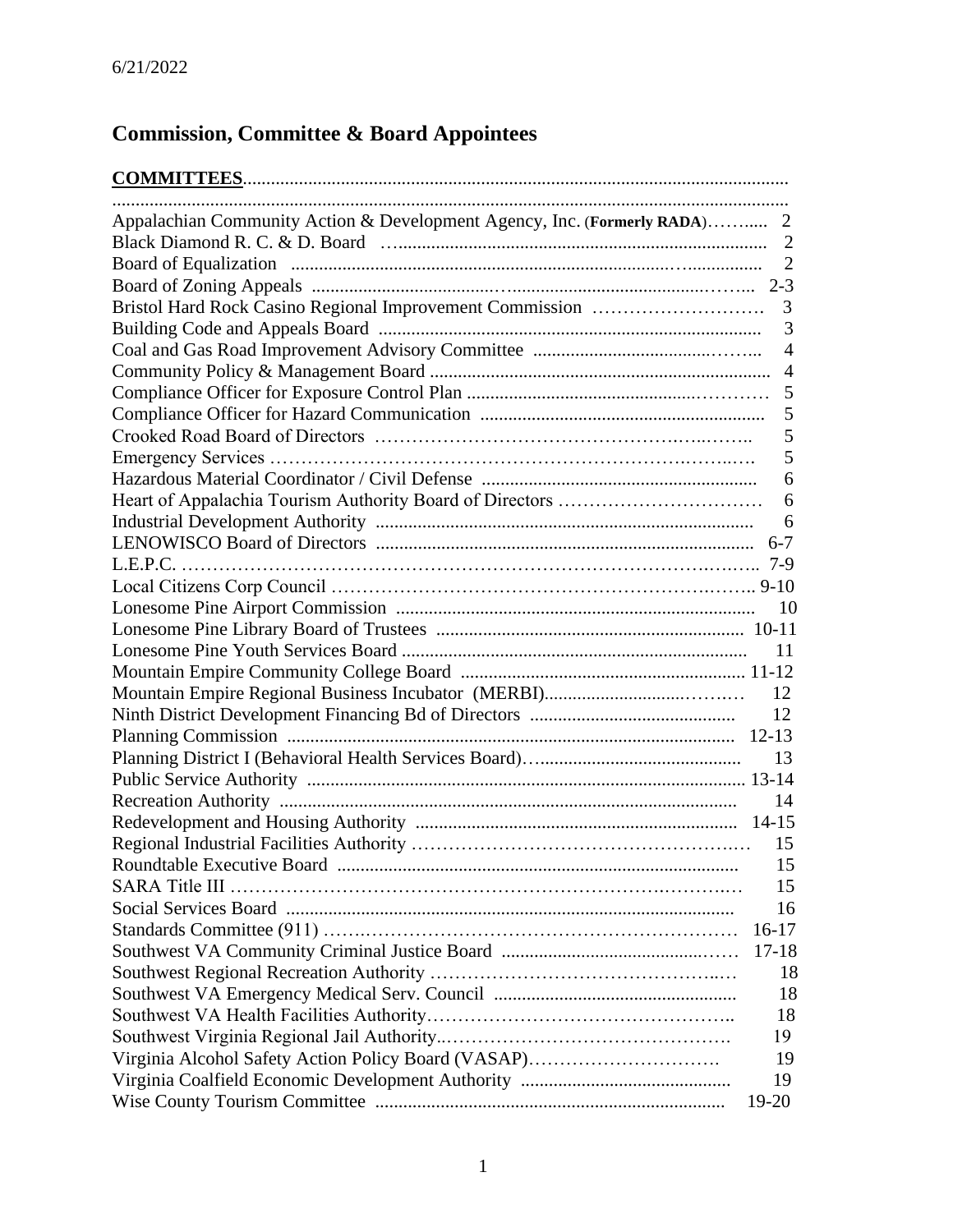#### **Appalachian Community Action & Development Agency Inc. (Formerly RADA)**

| $(1 \text{ minup})$ $\mathbf{N}\mathbf{D}\mathbf{N}$<br>PLACE: 175 Military Lane-Gate City<br>4 Years (4 <sup>th</sup> Monday of each month)<br><b>TERM:</b> |                                                                   | <b>TIME:</b> 6:30 p.m.<br><b>Across the Board Appointment</b> |
|--------------------------------------------------------------------------------------------------------------------------------------------------------------|-------------------------------------------------------------------|---------------------------------------------------------------|
| <b>Member</b>                                                                                                                                                | <b>Address</b>                                                    | Term                                                          |
| Roger Ramey                                                                                                                                                  | 5491 Airport Rd<br>Wise, VA 24293                                 | 06/11/20-06/30/2024                                           |
| Jan Brewer                                                                                                                                                   | 118 Cold Springs Drive<br>Appalachia VA 24216<br>$(276)$ 565-3404 | 10/14/21-03/31/2024                                           |

#### **Black Diamond R.C. & D. Board**

| <b>PLACE:</b>              | Various locations <b>TIME:</b> 7:00 p.m. <b>TERM:</b>         | Indefinite             |
|----------------------------|---------------------------------------------------------------|------------------------|
| Member                     | <b>Address</b>                                                | Term                   |
| James H. "J.H." Rivers     | POBox 369<br>Big Stone Gap, VA 24219<br>$(276)$ 523-1490 Home | Appointed<br> 03/11/93 |
| $\parallel$ Jack C. Turner | <b>Rt.</b> 1 Box 657<br>Wise, VA 24293                        | Alternate<br>10/13/94  |

# **Board of Equalization**

Names are submitted to Judge for appointments of 6 Month-Term at each County-wide Reassessment (Generally at 6-year intervals unless required soon per state law).

| <b>Member</b>  | <b>Address</b>                        | <b>Appointed</b> |
|----------------|---------------------------------------|------------------|
| Jarrad Addison | PO Box 549<br>Wise, VA 24293          | 03/08/2018       |
| Bill Wampler   | <b>PO Box 950</b><br>Wise, VA 24293   | 03/08/2018       |
| Mark Harrison  | POBox 1094<br>St. Paul, VA 24283      | 03/08/2018       |
| Jim Cornett    | PO Box 720<br>Big Stone Gap, VA 24219 | 03/08/2018       |

# **Board of Zoning Appeals<br>PLACE:** Board of Supervisors Room

**PLACE:** Board of Supervisors Room **TIME:** 1st Tues. of each Month, 6:00 p.m. **TERM:** 5 Years. **Recommended** by the Board of Supervisors. **Appointed by Judge**.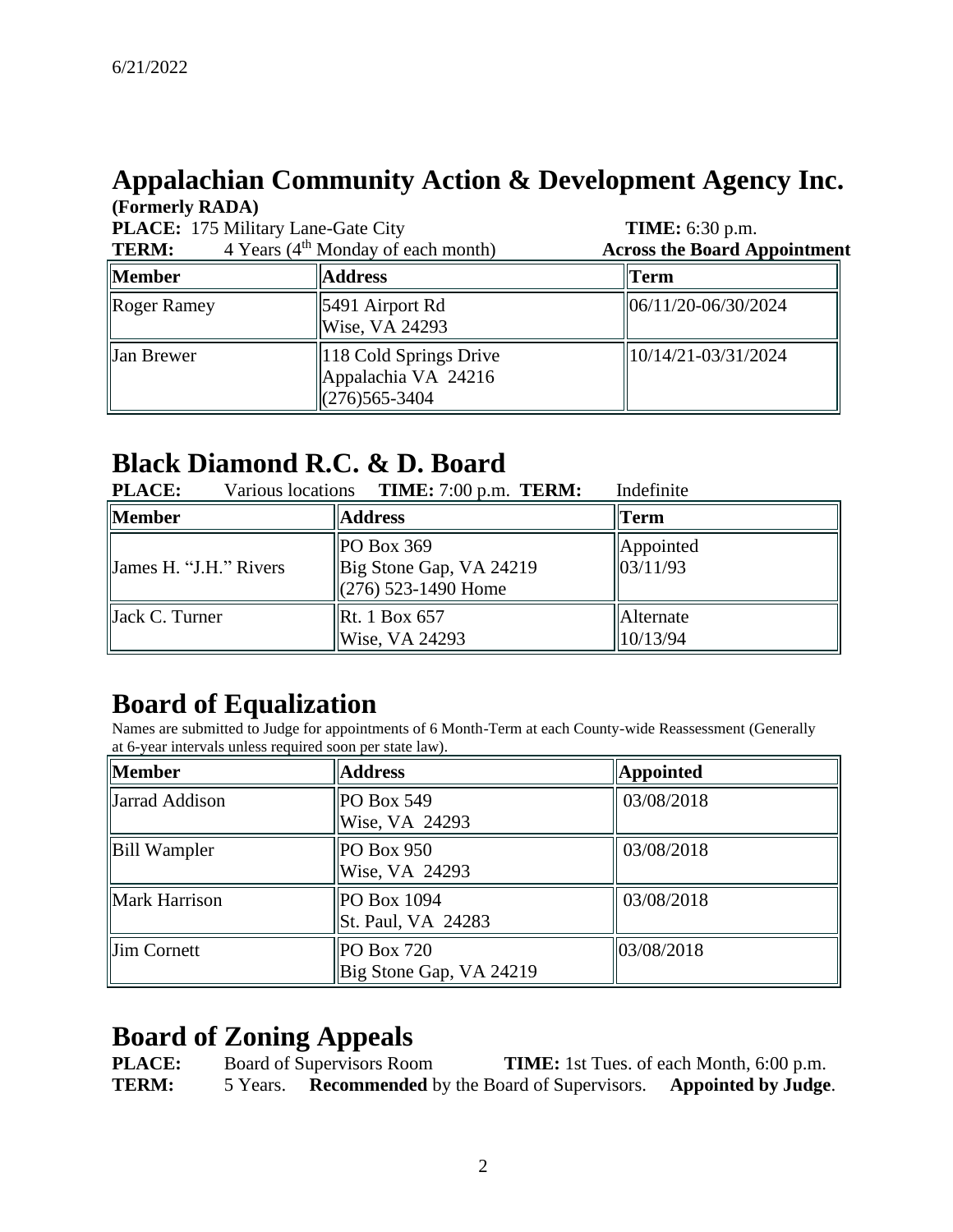| <b>Member</b>                                         | <b>Address</b>                                                       | Term                              |
|-------------------------------------------------------|----------------------------------------------------------------------|-----------------------------------|
| Deborah S. Kilgore                                    | 5146 Skeens Ridge Rd.<br>Big Stone Gap, VA 24219<br>$(276)$ 523-3085 | 06/14/18-05/31/2023<br>District 3 |
| Josh Mabe                                             | 7247 Duncan Gap Rd.<br>Wise, VA 24293<br>276-321-7351                | 10/12/17-09/30/2022<br>District 2 |
| Mike Holbrook<br>Lives in District 2                  | PO Box 359<br>Coeburn, VA 24230                                      | 06/13/19-05/31/2024<br>District 4 |
| Haskel Phillips                                       | 10013 Right Fork Rd.<br>Pound, VA 24279                              | 09/14/17-08/31/2022<br>District 1 |
| Bill Wampler filled un-<br>expired term of Otho Craft | P.O. Box 950<br>Wise, VA 24293                                       | 09/14/17-08/31/2022<br>District 2 |

#### **Bristol Hard Rock Casino Regional Improvement Commission**

**PLACE: TIME:**<br>**TERM:** 2 Years

**TERM:** 

| Member           | <b>Address</b>                                      | Term                    |
|------------------|-----------------------------------------------------|-------------------------|
| Karen T. Mullins | $\vert$ P.O. Box 570<br>$\vert\vert$ Wise, VA 24293 | $  05/12/22-04/30/2024$ |

# **Building Code & Appeals Board**

**PLACE:** Courthouse **TIME:** Called Meetings When Needed **TERM:** 5 Years **District Appointment**

| <b>Member</b>        | <b>Address</b>                                            | <b>Term</b>                       |
|----------------------|-----------------------------------------------------------|-----------------------------------|
| Dick Houchins        | 6010 Crystal Lane<br>Wise, VA 24293                       | 05/13/21-04/30/2026<br>District 4 |
| <b>Randy Partin</b>  | 6338 Union Hall Road<br>Norton, VA 24273                  | 06/10/21-01/31/2026<br>District 1 |
| Robert E. Boggs, Jr. | <b>PO Box 281</b><br>Big Stone Gap, VA 24219              | 12/10/20-11/30/2025<br>District 3 |
| <b>Bill Wampler</b>  | P.O. Box 950<br>Wise, VA. 24293                           | 05/14/20-04/30/2025<br>District 2 |
| Jimmy Hawkins        | PO Box 1348<br>Wise, VA 24293<br>328-8333 W or 328-3636 H | 10/12/20-10/31/2025<br>District 4 |
| $\Delta$ Dan McCoy   | 4128 Powell Valley Road<br>Big Stone Gap, VA 24219        | 06/11/20-06/30/2025<br>District 3 |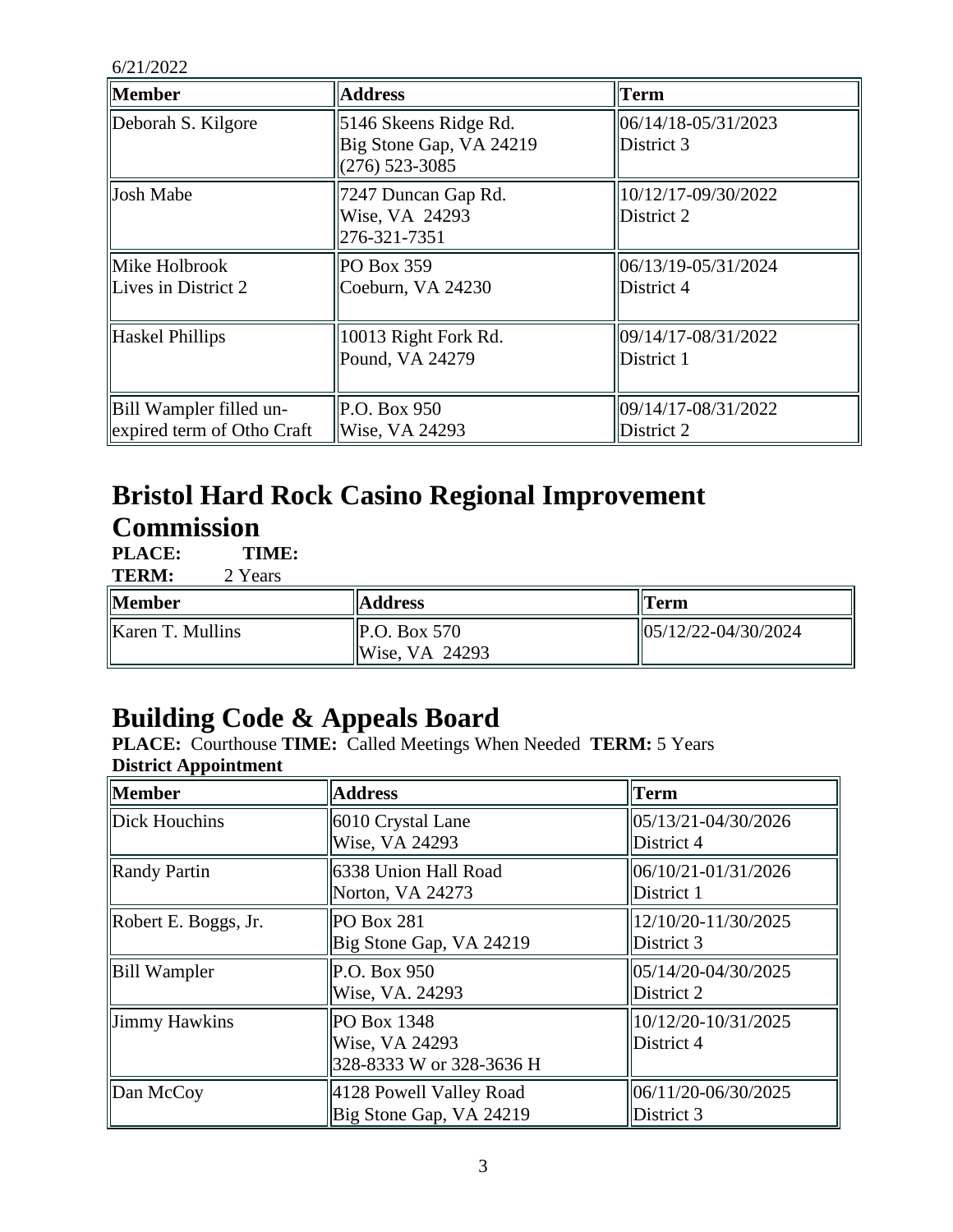| <b>Steve Brooks</b> | $\vert$ P.O. Box 1307      | llAlternate               |
|---------------------|----------------------------|---------------------------|
|                     | $\parallel$ Wise, VA 24293 | $ 03/10/22 - 02/28/2027 $ |

# **Coal & Gas Road Improvement Advisory Committee**

**PLACE:** Conference Room, County Administrator's Office TIME: 3:00 pm Called Meeting<br>
TERM: 4 Years (Recommended by Board / Annointed by Judge) **TERM:** 4 Years **(Recommended by Board / Appointed by Judge)**

|                         | $\alpha$ are commented by $\omega$ out in the point of by $\omega$ and $\omega$ |                                       |
|-------------------------|---------------------------------------------------------------------------------|---------------------------------------|
| <b>Member</b>           | <b>Address</b>                                                                  | Term                                  |
| $\parallel$ J.H. Rivers | PO Box 369<br>Big Stone Gap, VA 24219                                           | 01/17/21-12/31/2023<br>Term of office |
| Allan Sumpter           | P.O. Box 60<br>Wise, VA. 24293<br>$(276)$ 321-2801                              | $ $ Rep. Hwy. Dept                    |
| Donald L. Ratliff       | 1812 Ratliff Rd<br>Big Stone Gap, VA 24219                                      | 09/14/17-08/31/2022                   |
| Jerry Hamilton          | 410 Ridgeview Drive<br>Big Stone Gap, VA 24219                                  | 03/12/20-01/31/2024                   |

# **Community Policy and Management Board**

(Members of this Board are mandated to serve from specific organizations.)<br>
TERM:  $4 \text{ Years}$   $4^{\text{th}}$  Tuesday at 8:30-DSS TERM<sup>.</sup>  $4<sup>th</sup>$  Tuesday at 8:30-DSS

| <b>Member</b>                                                | <b>Address</b>                                                        | <b>Term 4 Years</b>       |
|--------------------------------------------------------------|-----------------------------------------------------------------------|---------------------------|
| Cynthia Jessee                                               | 134 Roberts St. S.W.<br>Wise, VA 24293<br>328-8000                    | 12/13/18-11/30/2022       |
| Heather R. Crouse<br><b>Frontier Health</b>                  | Planning Dist. I CSB<br>34083 Wilderness Road<br>Jonesville, VA 24263 | 04/08/21-03/31/2025       |
| Susan D. Mullins, Director<br><b>Social Services</b>         | <b>Social Services</b><br>P.O. Box 888<br>Wise, VA 24293              | 08/12/21-03/21/2025       |
| Casandra Collins<br><b>Catholic Charities</b>                | 507 Park Avenue SW<br>Norton, VA 24273                                | 08/12/21-07/31/2025       |
| <b>Charles Sanders</b><br>Sheriff's Dept.<br>Law Enforcement | P.O. Box 916<br>Wise, VA 24293                                        | 05/14/2020-04/30/2024     |
| John McCarroll<br>Appalachian Foster Care<br>Alliance        | 317 Highland Ave NW<br>Norton, VA 24273                               | $ 01/13/22 - 12/31/2025 $ |
| Glenda Collins<br>Youth                                      | <b>LPOY</b><br>P.O. Box 568                                           | 03/11/21-02/28/2025       |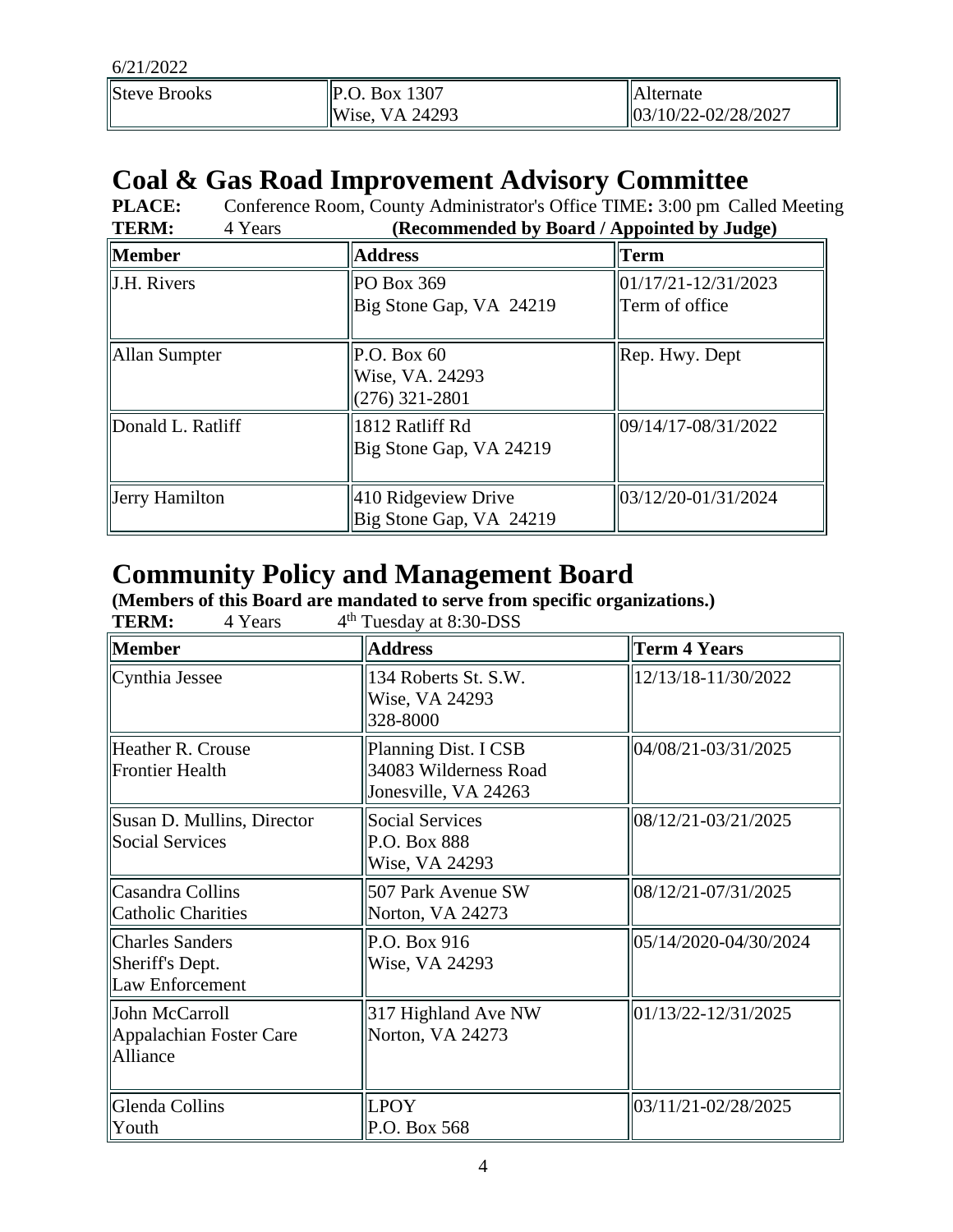|                                                                                       | Big Stone Gap, VA 24219<br>523-5064                                            |                                         |
|---------------------------------------------------------------------------------------|--------------------------------------------------------------------------------|-----------------------------------------|
| Michael W. Hatfield<br>County Administrator                                           | P.O. Box 570<br>Wise, VA 24293                                                 | 03/11/21-02/28/2025                     |
| Heather Boggs<br>Parent Rep.                                                          | 10230 Bold Camp Rd.<br>Pound, VA 24279                                         | 10/10/19-01/31/2023                     |
| $\blacktriangleright$ Pelores Smith – Treasurer<br>Fiscal Agent                       | P.O. Box 1308<br>Wise, VA 24293                                                | $\frac{102}{12/2012}$<br>Term of Office |
| Mark Thompson-Director<br>Court Service Unit                                          | 122 Municipal Avenue<br>$30th$ District<br>Gate City, VA 24251<br>276-386-9561 | 08/12/21-07/31/2025                     |
| LaDonna Hall<br>Mountain Empire Older Citizens Big Stone Gap, VA 24219<br><b>MEOC</b> | PO Box 888                                                                     | 04/14/22-06/30/2024                     |

\*The Treasurer is appointed fiscal agent to the Community Policy and Management Board as Treasurer of Wise County.

# **Compliance Officer for Wise County Exposure Control Plan**

| <b>Member</b>       | <b>Address</b>                                      | Term                       |
|---------------------|-----------------------------------------------------|----------------------------|
| Michael W. Hatfield | $\vert$ P.O. Box 570<br>$\vert\vert$ Wise, VA 24293 | $\Delta$ ppointed 02/14/19 |

# **Compliance Officer for Wise County Hazard Communication**

| <b>Member</b>       | <b>Address</b>                                     | $\ $ Term                  |
|---------------------|----------------------------------------------------|----------------------------|
| Michael W. Hatfield | $\vert$ P.O. Box 570<br>$\parallel$ Wise, VA 24293 | $\Delta$ ppointed 02/14/19 |

#### **Crooked Road Board of Directors**

**PLACE:**

**TIME: TERM:**

| TERRI.                      |                |                       |
|-----------------------------|----------------|-----------------------|
| <b>Member</b>               | <b>Address</b> | Term                  |
| Michael W. Hatfield         | P.O. Box 570   | Appointed $3/10/2022$ |
|                             | Wise, VA 24293 |                       |
| Natalie Chapman (Alternate) | P.O. Box 570   | Appointed $3/10/2022$ |
|                             | Wise, VA 24293 |                       |

#### **Emergency Services**

**PLACE:** TBA **TIME:** TBA **TERM: NOTE: These members serve at the pleasure of the Board of Supervisors.**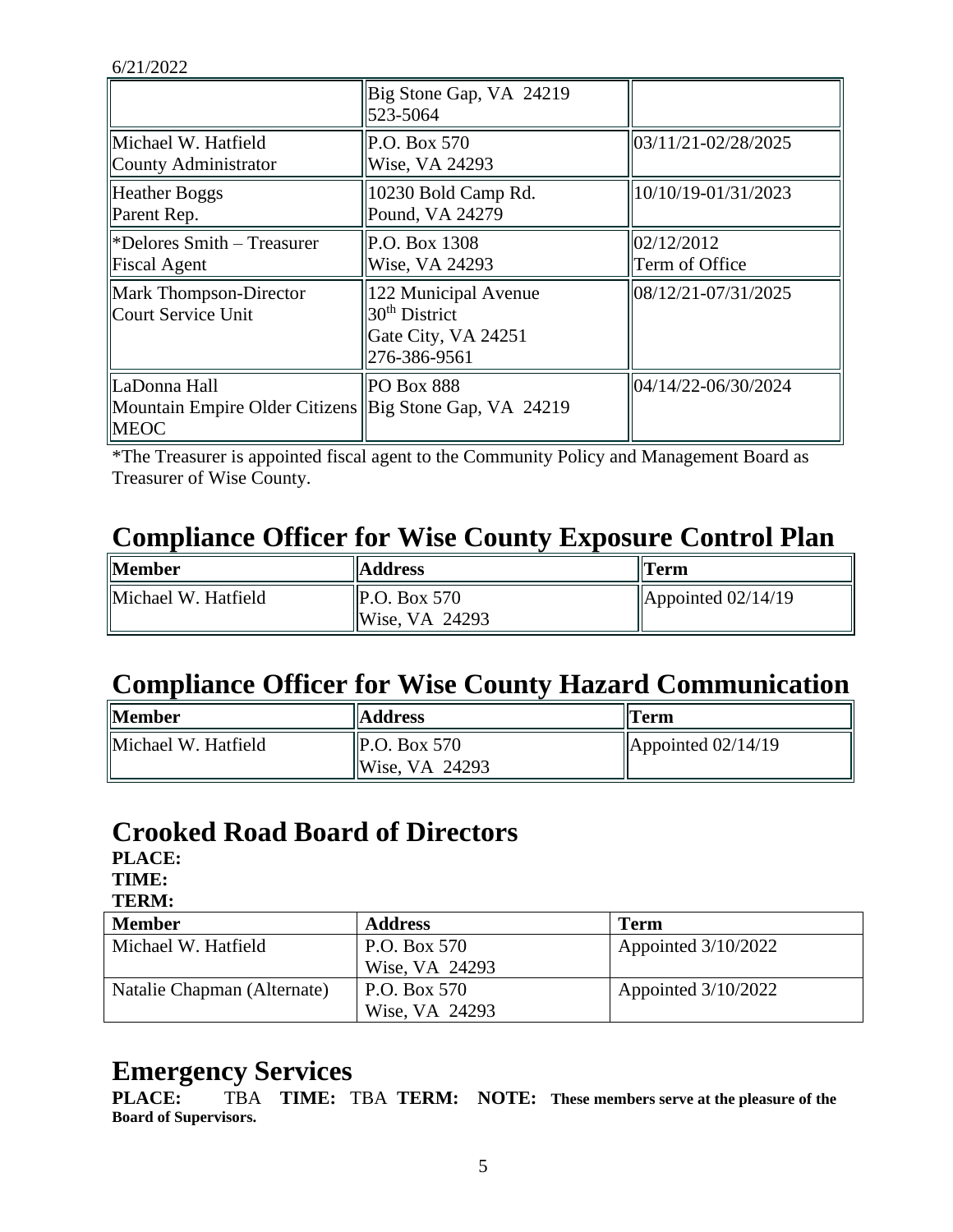| <b>Member</b>                                                      | <b>Address</b>                      | <b>Term</b>                 |
|--------------------------------------------------------------------|-------------------------------------|-----------------------------|
| <b>Bob Adkins</b><br>Director                                      | PO Box 6039<br>Wise, VA 24293       | $01/13/22$ – Term of Office |
| <b>Jessica Swinney</b><br>Coordinator                              | P.O. Box 570<br>Wise, VA 24293      | $10/11/18$ - Indefinite     |
| Karen Mullins<br>Deputy Director                                   | <b>PO Box 570</b><br>Wise, VA 24293 | $10/11/18$ - Indefinite     |
| Cody Blankenbecler<br>Deputy Coordinator                           | P.O. Box 2440<br>Wise, VA 24293     | 09/09/21 - Indefinite       |
| <b>Jessica Swinney</b><br>Geographic Information<br><b>Officer</b> | <b>PO Box 570</b><br>Wise, VA 24293 | $06/10/10$ - Indefinite     |
| David Wilson<br>Maintenance Director                               | <b>PO Box 570</b><br>Wise, VA 24293 | $08/12/21$ – Indefinite     |
| Justin Tolbert<br>Hazmat Team / Wise Fire<br>Department            | 507 Spring Avenue<br>Wise, VA 24293 | $06/10/10$ – Indefinite     |

# **Hazardous Material Coordinator**

| <b>Member</b>                              | <b>Address</b>                                                                      | $  $ Term                         |
|--------------------------------------------|-------------------------------------------------------------------------------------|-----------------------------------|
| $\Box$ Gary McCarthy<br>Hazmat Coordinator | 8297 Fishman Road <br>$\parallel$ Pound, VA 24279<br>$\parallel$ (276) 328-3566 (W) | $\frac{1}{8}$ (12/10 – Indefinite |

# **Heart of Appalachia Tourism Authority Board of Directors**

| Place: Different locations | Term: 2 year beginning Jan 1 <sup>st</sup> ending Dec 31 |                                                          |  |
|----------------------------|----------------------------------------------------------|----------------------------------------------------------|--|
| Time: Called meeting       |                                                          |                                                          |  |
| Member                     | <b>Address</b>                                           | $\Gamma$ erm                                             |  |
| Michael W. Hatfield        | $\vert$ P.O. Box 570<br>Wise, VA 24293                   | <b>Term as County</b><br>Administrator                   |  |
| Ked Meade                  | $\parallel$ 216 Wood Ave E<br>Big Stone Gap, VA 24219    | $\left  \frac{05}{12}{22} - \frac{12}{31}{2022} \right $ |  |

# **Industrial Development Authority Board**

| <b>PLACE:</b> | Conference Room TIME: 3rd Tuesday in Each Month, 4:00pm |                                 |                                                        |
|---------------|---------------------------------------------------------|---------------------------------|--------------------------------------------------------|
| <b>TERM:</b>  | Four (4) Years                                          |                                 | <b>District Appointment</b>                            |
| <b>Member</b> |                                                         | <b>Address</b>                  | <b>Term</b>                                            |
| Cliff Carson  |                                                         | $PO$ Box 2588<br>Wise, VA 24293 | $  05/14/20-04/30/2024$<br>District 2                  |
| Karen Hall    |                                                         | 1320 Woodland Drive E           | $\left  \frac{01}{14/21} - \frac{12}{31/2024} \right $ |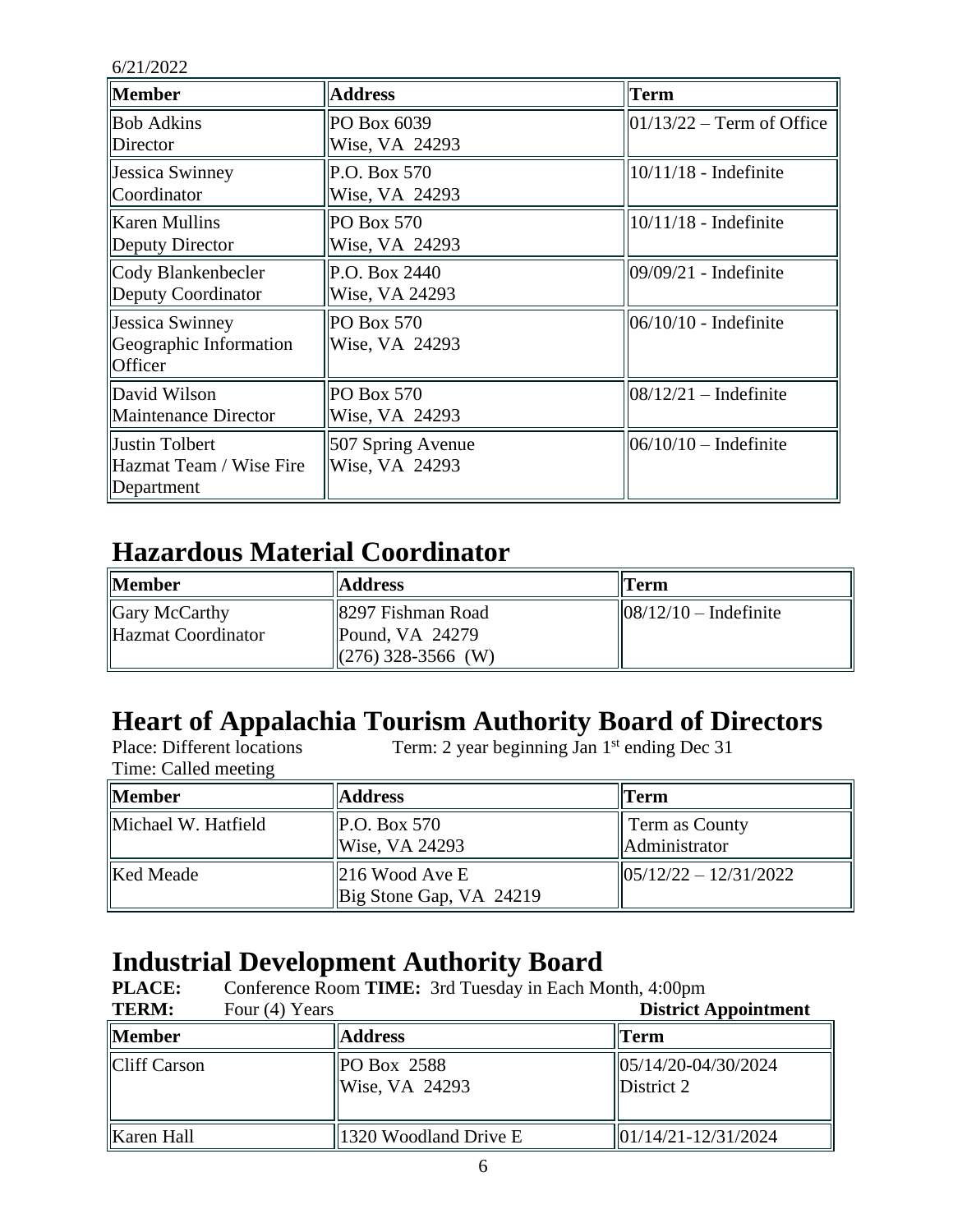|                            | Big Stone Gap, VA 24219                     | District 3                        |
|----------------------------|---------------------------------------------|-----------------------------------|
| Steve Lawson               | PO Box 536<br>Big Stone Gap, VA 24219       | 09/13/18-08/31/2022<br>District 3 |
| Russell Wampler            | P.O. Box 3561<br>Wise, VA 24293             | 08/09/18-07/31/2022<br>District 2 |
| Shelly Logan               | 6704 Dewey Road<br>Pound, VA 24279          | 01/14/21-12/31/2024<br>District 1 |
| Debbie Baca                | PO Box 454<br>St. Paul, VA 24283            | 06/11/20-06/30/2024<br>District 4 |
| Suzanne Lawson             | 10439 N Reservoir Rd<br>Wise, VA 24293      | 09/13/18-08/31/2022<br>District 4 |
| $\parallel$ Jimmy P. Scalf | 420 Blondell Avenue<br>Appalachia, VA 24216 | 09/05/19-08/31/2023<br>District 1 |

# **LENOWISCO Planning District Commission Board of Directors (BOS Members will serve their term of office)**

| <b>PLACE:</b>         | LENOWISCO Office, Duffield, VA TERM:                              | $3$ Years (July $1 -$ June 30)        |
|-----------------------|-------------------------------------------------------------------|---------------------------------------|
| TIME:                 | 5:30-1st Monday every other month begin w/Feb.                    | <b>District Appointment</b>           |
| <b>Member</b>         | <b>Address</b>                                                    | Term                                  |
| <b>Bob Adkins</b>     | PO Box 659<br>Wise, VA 24293<br>328-6039                          | $01/13/22 - 12/31/25$<br>District 2   |
| James Lawson          | PO Box 294<br>Wise, VA 24293                                      | 01/13/22 - 12/31/23<br>District 4     |
| Jackie L. Johnson     | 631 W Main Street<br>Appalachia, VA 24216                         | 10/08/20-06/30/2023<br>District 1     |
| <b>Bobby Cassell</b>  | PO Box 1166<br>Norton, VA 24273<br>679-                           | $01/13/22 - 06/30/2025$<br>District 1 |
| <b>Robert Bloomer</b> | 205 E River Street N<br>Big Stone Gap, VA 24219<br>276-523-       | 06/09/22-06/30/2025<br>District 3     |
| Suzy Harrison         | PO Box 1094<br>St. Paul, VA 24283<br>762-5544 (W)<br>762-9376 (H) | 06/11/20-06/30/2023<br>District 4     |

# **Local Emergency Planning Committee**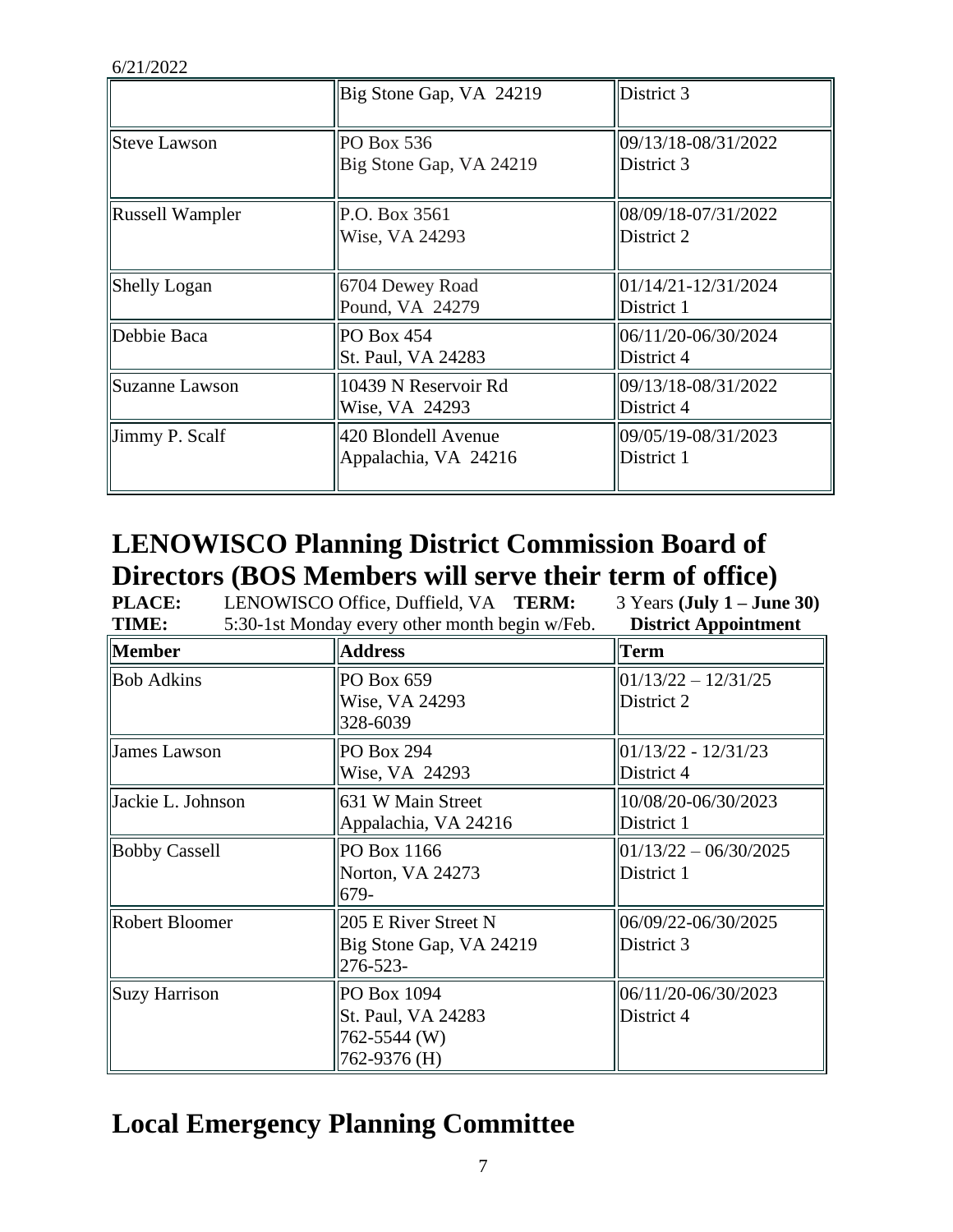| 6/21/2022<br>PLACE:<br>TIME:                                                                                         | <b>TERM:</b>                                                              |                            |
|----------------------------------------------------------------------------------------------------------------------|---------------------------------------------------------------------------|----------------------------|
| <b>ELECTED OFFICIAL</b>                                                                                              |                                                                           |                            |
| <b>Bob Adkins</b><br><b>EOC</b> Director<br>Office of Emergency Services                                             | <b>PO Box 570</b><br>Wise, VA 24293<br>796-5619                           | $10/11/2018$ - Indefinite  |
| <b>ALTERNATE ELECTED</b><br><b>OFFICIAL</b>                                                                          |                                                                           |                            |
| J. H. Rivers, Chairman<br><b>Board of Supervisors</b>                                                                | PO Box 369<br>Big Stone Gap, VA 24219<br>328-6039                         | $08/12/2021$ – Indefinite  |
| <b>COUNTY ADMIN. OFC.</b>                                                                                            |                                                                           |                            |
| Michael Hatfield<br>Deputy Director, Wise EOC                                                                        | PO Box 570<br>Wise, VA 24293<br>328-2321                                  | $10/11/2008 - Indefinite$  |
| <b>CIVIL DEFENSE</b>                                                                                                 |                                                                           |                            |
| Cody Blankenbecler<br>Deputy Coord., Wise EOC<br>Communications $\&$<br>Inoperability Specialist                     | PO Box 2440<br>Wise, VA 24293<br>679-3221                                 | $09/09/2021$ – Indefinite  |
| Justin Tolbert<br>W. C. EOC Coordinator<br>Hazardous Mat. Coord.                                                     | PO Box 570<br>Wise, VA 24293<br>328-8439                                  | $10/11/2018$ – Indefinite  |
| <b>FIRST AID/HEALTH</b>                                                                                              |                                                                           |                            |
| Syndey Manis<br>W.C. / LENOWISCO Health<br>District<br>Local Health Emergency<br>Coordiniator                        | 134 Roberts Avenue, SE<br>Wise, VA 24293<br>328-8000                      | $10/11/2018$ – Indefinite  |
| <b>LOCAL</b><br><b>ENVIRONMENTAL</b>                                                                                 |                                                                           |                            |
| <b>Todd Lagow</b><br>Norton EOC<br>Fire Fighter, City of Norton<br>Haz Mat Specialist<br><b>Bristol Fire Fighter</b> | 618 Virginia Avenue<br>Norton, VA 24273<br>679-1160<br>toddl@nortonva.org | $ 05/08/2008 -$ Indefinite |
| <b>TRANSPORTATION/</b><br><b>PERSONNEL</b>                                                                           |                                                                           |                            |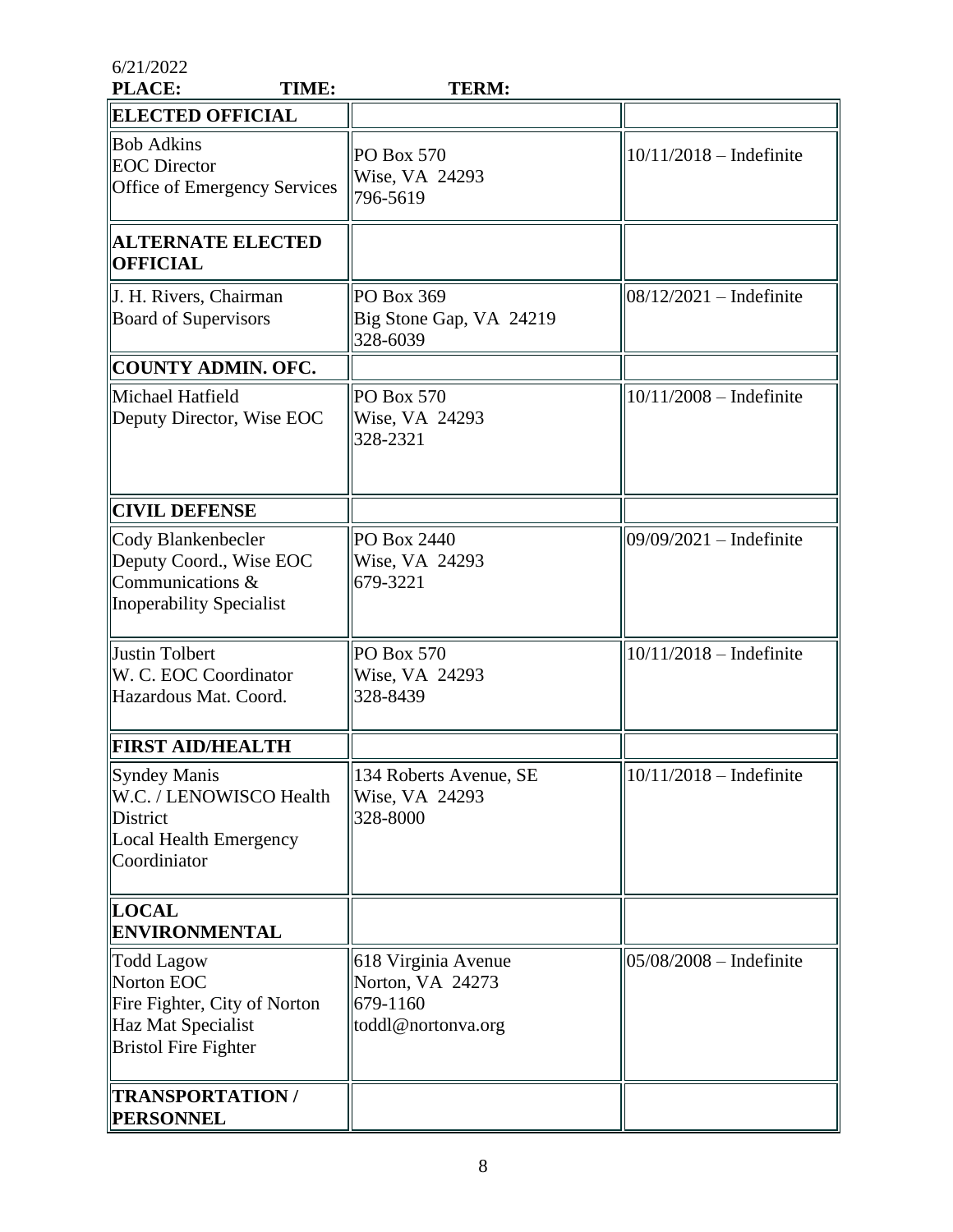| 6/21/2022                                                                                               |                                                           |                           |
|---------------------------------------------------------------------------------------------------------|-----------------------------------------------------------|---------------------------|
| Michael Wampler<br>Former Planner,<br>LENOWISCO Health Dist.<br>Transportation Director,<br><b>MEOC</b> | <b>PO Box 888</b><br>Big Stone Gap, VA 24219<br>523-4202  | $05/08/2008 - Indefinite$ |
| <b>BROADCAST &amp; PRINT</b><br><b>MEDIA</b>                                                            |                                                           |                           |
| Jeff Lester<br>Coalfield Progress                                                                       | <b>PO Box 380</b><br>Norton, VA 24273<br>679-1101         | $11/11/2021$ – Indefinite |
| Ernie Benko, Media Director<br><b>ARC TV</b>                                                            |                                                           | $10/11/2018$ – Indefinite |
| <b>COMMUNITY GROUPS</b>                                                                                 |                                                           |                           |
| Teresa Meade<br>Neighborhood Watch Coord.                                                               | PO Box 916<br>Wise, VA 24293<br>328-3566                  | $10/11/2018$ – Indefinite |
| <b>FIRE</b>                                                                                             |                                                           |                           |
| Jack Mullins<br><b>President of Fire Association</b>                                                    |                                                           | $10/11/2018$ – Indefinite |
| <b>RESCUE</b>                                                                                           |                                                           |                           |
| Rocky Rose<br>Life Care                                                                                 |                                                           | 10/11/2018-Indefinite     |
| <b>STATE</b><br>REPRESENTATIVE                                                                          |                                                           |                           |
| Jack Tolbert<br>Region 4 Haz Mat Coord.<br>VA Dept. of Emer. Mgmt.                                      | PO Box 608<br>Wise, VA 24293<br>708-6017<br>FAX: 376-4845 | $05/08/2008$ - Indefinite |

# **Local Citizens Corp Council**

| <b>PLACE:</b><br>TIME:       | <b>TERM:</b>            |                                     |
|------------------------------|-------------------------|-------------------------------------|
| Michael Wampler              | <b>PO Box 888</b>       | $ 01/10/2008 -$ Indefinite          |
| <b>IMEOC</b>                 | Big Stone Gap, VA 24219 |                                     |
|                              | 523-4202                |                                     |
| Greg Mullins                 | PO Box 1217             | $ 11/13/2018 -$ Indefinite          |
| Wise County Schools          | Wise, VA 24293          |                                     |
| Alternate: Cari Braddock     | 328-8017                |                                     |
|                              |                         |                                     |
| Susan D. Mullins             | <b>PO Box 888</b>       | $\frac{108}{12}{2021}$ – Indefinite |
| Social Services – Sheltering | Wise, VA 24293          |                                     |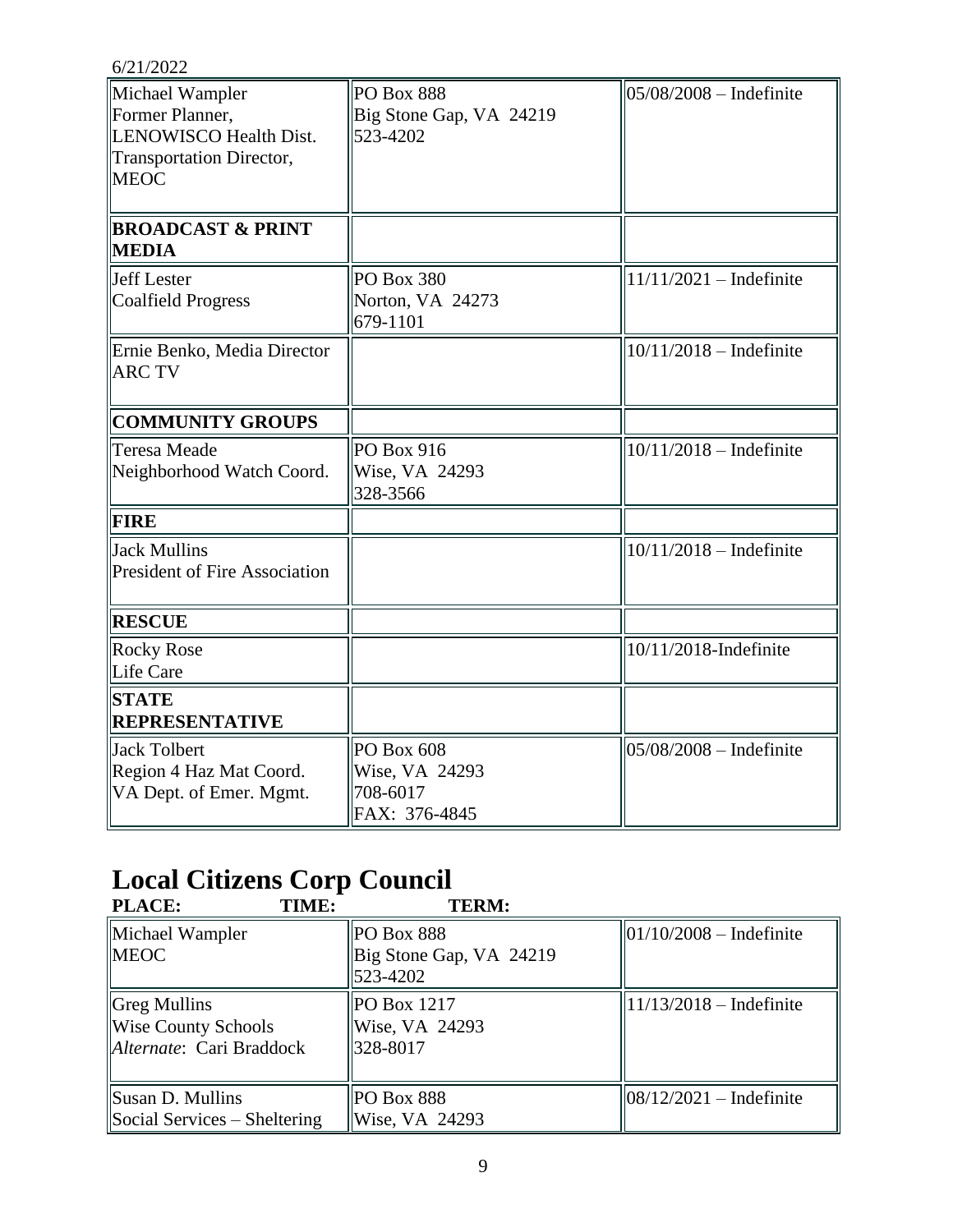|                                                                                                                                 | 328-8056                                             |                           |
|---------------------------------------------------------------------------------------------------------------------------------|------------------------------------------------------|---------------------------|
| Dr. Eleanor Cantrell<br><b>Health Administration</b><br>W.C. Health Department                                                  | 134 Roberts Avenue, SE<br>Wise, VA 24293<br>328-8000 | $11/13/2018$ - Indefinite |
| Sydney Manis<br><b>Health Services</b><br>W.C. Health Department                                                                | 134 Roberts Avenue, SE<br>Wise, VA 24293<br>328-8000 | $11/13/2018$ – Indefinite |
| Mike Hatfield<br>County Administrator                                                                                           | <b>PO Box 570</b><br>Wise, VA 24293<br>328-2321      | $11/13/2018$ – Indefinite |
| Jessica Swinney<br><b>Emergency Operations</b>                                                                                  | PO Box 570<br>Wise, VA 24293<br>328-8439             | $11/13/2018$ - Indefinite |
| Col. Grant Kilgore<br>Law Enforcement<br>W.C. Sheriff's Office                                                                  | PO Box 916<br>Wise, VA 24293<br>328-3566             | $11/13/2018$ – Indefinite |
| Bob Adkins, Director EOC<br>Office of Emergency Services                                                                        | PO Box 570<br>Wise, VA 24293                         | $11/13/2018$ - Indefinite |
| Cody Blankenbecler<br>Communications<br><b>VA-KY Communications</b>                                                             | PO Box 2440<br>Wise, VA 24293<br>679-3221            | 09/09/2021 - Indefinite   |
| Danny Smith                                                                                                                     | 307 Railroad Ave SE<br>Wise, VA 24293                | $11/11/2021$ – Indefinite |
| <b>Greg Mullins</b><br>Transportation                                                                                           | PO Box 1217<br>Big Stone Gap, VA 24219<br>328-8017   | $01/10/2008 - Indefinite$ |
| Sydney Manis<br>W.C. Health Department                                                                                          | 134 Roberts Avenue, SE<br>Wise, VA 24293<br>328-8000 | $11/13/2018$ – Indefinite |
| Jack Mullins<br><b>President Fire Departments</b><br>Association<br><b>Billy Chandler</b><br>VP Fire Departments<br>(Alternate) |                                                      | $11/13/2018$ – Indefinite |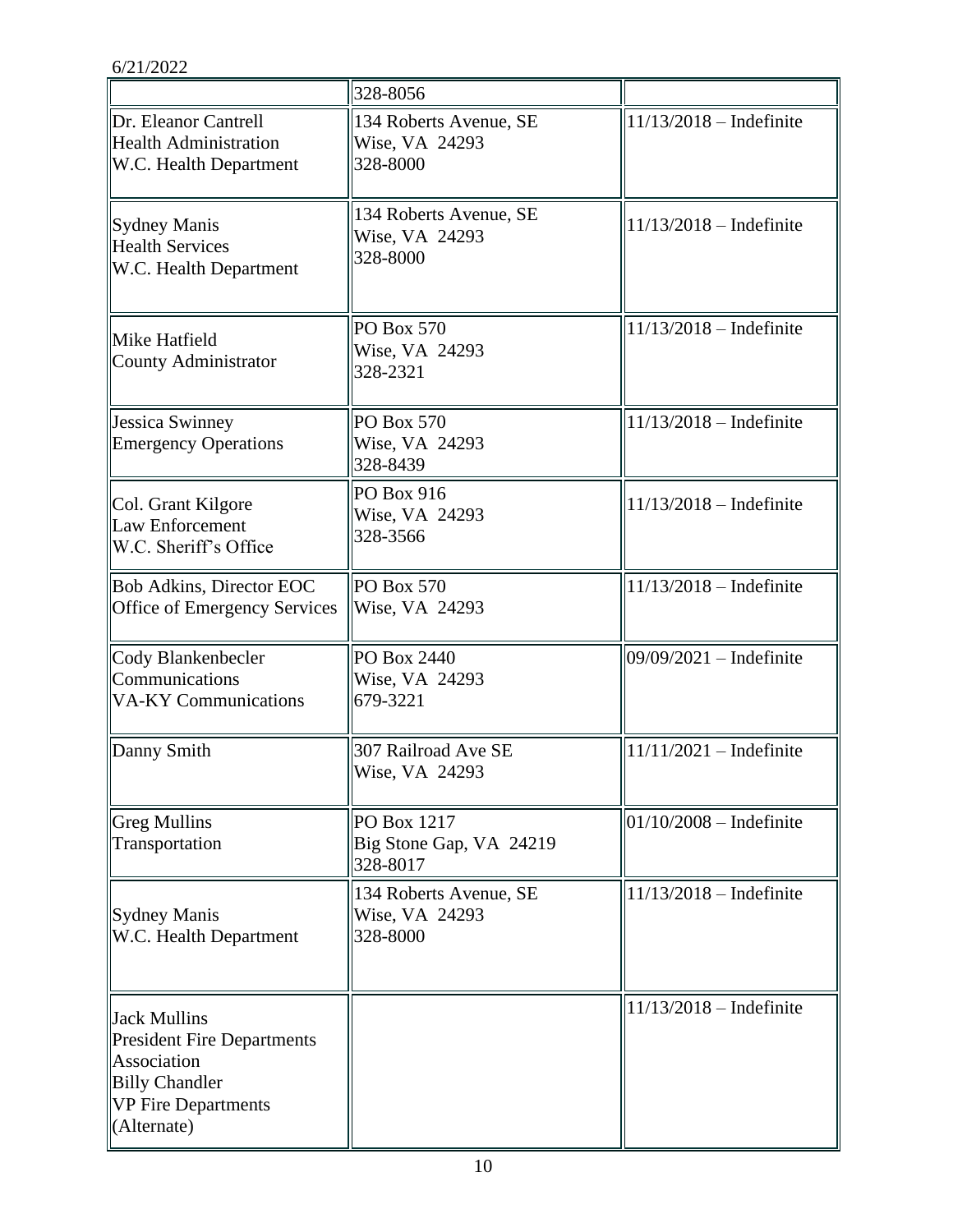| $\ $ Tim Dotson                     | POBox 1161                 | $  01/10/2008 - Indefinite$ |
|-------------------------------------|----------------------------|-----------------------------|
| $\ $ Rescue Squads                  | $\parallel$ Wise, VA 24293 |                             |
| Wise Rescue Squad                   | $\parallel$ 328-3037       |                             |
| <i>Alternate</i> : Phillip Cantrell |                            |                             |
|                                     |                            |                             |

# **Lonesome Pine Airport Commission**

| <b>PLACE:</b><br>TIME:<br><b>TERM:</b> | Airport<br>4 Years | $3rd$ Thursday 6:30 P.M.                              |                                          |
|----------------------------------------|--------------------|-------------------------------------------------------|------------------------------------------|
| <b>Member</b>                          |                    | <b>Address</b>                                        | Term                                     |
| Steve Bates                            |                    | 7027 Candle Wick Drive<br>$\vert\vert$ Wise, VA 24293 | $\frac{104}{11/19} - \frac{03}{30/2023}$ |

# **Lonesome Pine Library Board of Trustees**

| <b>PLACE:</b> | Library Conference Room            |
|---------------|------------------------------------|
| TIME:         | 1st Thursday of Each Month, 1:00pm |
| <b>TERM:</b>  | 4 Years                            |

| <b>TERM:</b><br>4 Years                                |                                                          | <b>District Appointment</b>       |
|--------------------------------------------------------|----------------------------------------------------------|-----------------------------------|
| <b>Member</b>                                          | <b>Address</b>                                           | <b>Term</b>                       |
| Martha Jett                                            | $PO$ Box 334<br>8661 Robinson Hill Rd<br>Pound, VA 24279 | 12/09/21-06/30/2024<br>District 1 |
| William Christopher Allyger   10 Wyandotte Avenue East | Big Stone Gap, VA 24219                                  | 06/11/20-06/30/2024<br>District 3 |
| Lucius Ellsworth                                       | $PO$ Box 11<br>Wise, VA. 24293<br>328-2662               | 06/11/20-06/30/2024<br>District 2 |
| Earlene Lester                                         | 10111 Burns Creek Road<br>Coeburn, VA 24230              | 06/11/20-06/30/2024<br>District 4 |

# **Lonesome Pine Youth Services Board** District Appointment

**PLACE:** Lonesome Pine Office **TERM:** 4 Years

**TIME:** Last Wednesday of Each Month at 4:30 p.m.

Student shall be high school age grade 9-12 & have transportation to meetings. Term will expire upon graduation.

| Member           | <b>Address</b>                                                           | Term                              |
|------------------|--------------------------------------------------------------------------|-----------------------------------|
| Teresa Adkins    | $\vert$ P.O. Box 659<br>Wise, Virginia 24293<br>$\frac{1}{276}$ 328-6039 | 06/10/21-06/30/2025<br>District 2 |
| Shelley Richards | P.O. Box 697<br>Wise, VA 24293                                           | 05/14/20-04/30/2024<br>District 4 |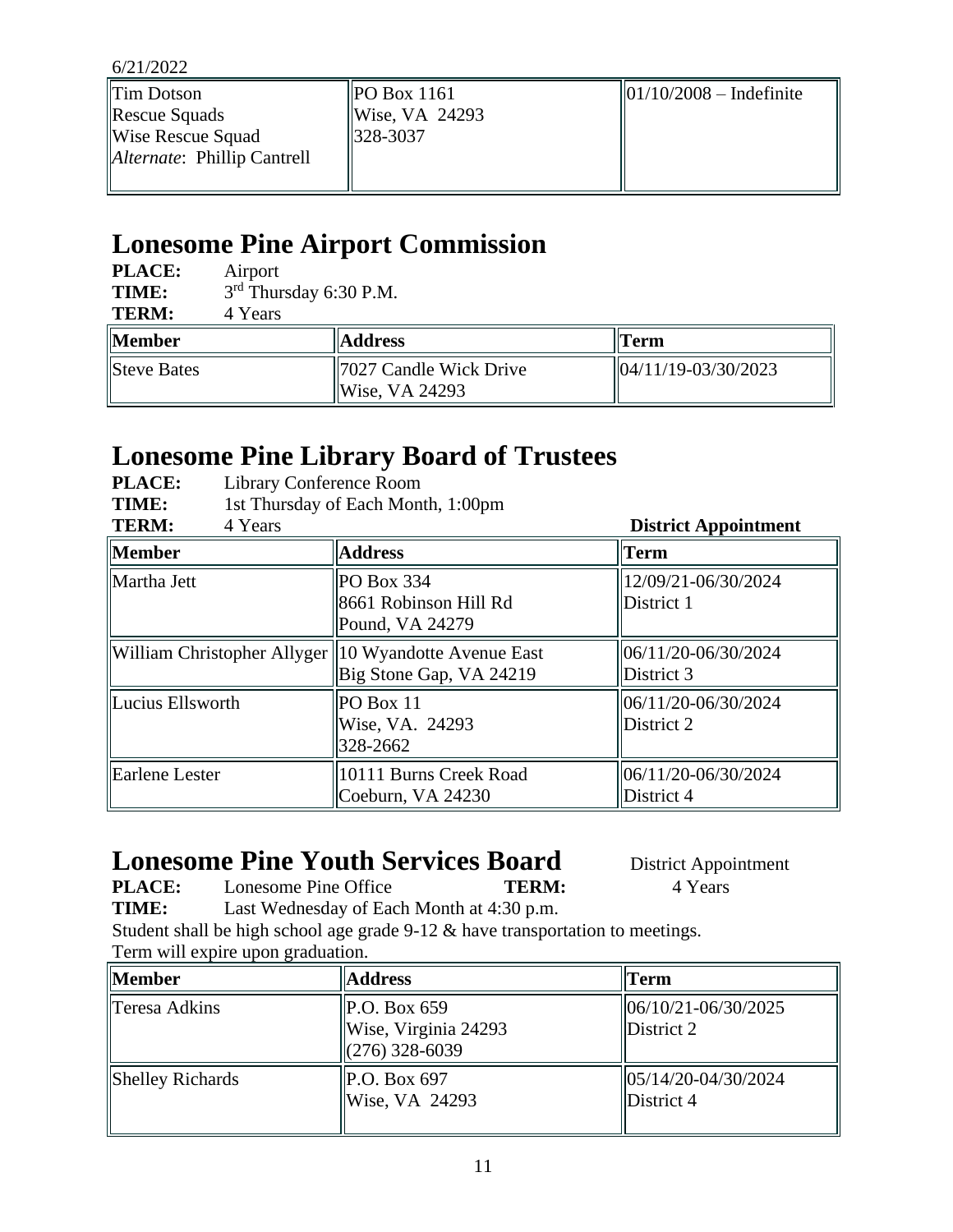| Cecilia Robinette           | 1707 East Stone Gap Rd.<br>Big Stone Gap, VA 24219               | 06/10/21-06/30/2025<br>District 3     |
|-----------------------------|------------------------------------------------------------------|---------------------------------------|
| Lester Bowman               | 4201 Moneyhun Road<br>Appalachia, VA 24216<br>$(276)$ 565-1650   | 10/08/20-09/30/2024<br>District 1     |
| Nathaniel Hersel (student)  | 2809 Spencer Lance<br>Big Stone Gap, VA 24219                    | $9/5/19$ - upon Graduation            |
| Virginia Meador             | <b>PO Box 565</b><br>Big Stone Gap, VA 24219<br>$(276)$ 523-1158 | $01/13/22 - 12/31/2025$<br>District 3 |
| Lauren Harkleroad (student) | 2941 Sunrise Village Road<br>Big Stone Gap, VA 24219             | $9/5/19$ - upon Graduation            |
|                             |                                                                  |                                       |

# **Mountain Empire Community College Advisory Board**

| <b>District Appointment</b>                                                     |                                                                |                                        |  |
|---------------------------------------------------------------------------------|----------------------------------------------------------------|----------------------------------------|--|
| <b>PLACE:</b><br><b>MECC</b>                                                    | <b>TIME:</b> 3 <sup>rd</sup> Tuesday at 4:30 p.m.              | <b>TERM:</b> Four (4) Years            |  |
| July $1 -$ June 30<br>Every other month beginning with January<br><b>SERVE:</b> |                                                                |                                        |  |
| $\ $ Member                                                                     | <b>Address</b>                                                 | <b>Term</b>                            |  |
| Michael W. Hatfield                                                             | PO Box 570<br>Wise, VA 24293                                   | $ 06/10/21 - 06/30/2025$<br>District 2 |  |
| Roy L. Munsey                                                                   | 136 Cold Springs Drive<br>Appalachia, VA 24216<br>276-275-9129 | 04/08/21-06/30/2025<br>District 1      |  |
| <b>Betty Cornett</b>                                                            | PO Box 369<br>Big Stone Gap, VA 24219                          | 06/10/21-06/30/2025<br>District 3      |  |
| Mike Abbott                                                                     | 18 Wyandotte Ave W<br>Big Stone Gap, VA 24219                  | 06/10/21-06/30/2025<br>District 3      |  |
| Ms. Kalen Hunter                                                                | UVa-Wise<br>1 College Way<br>Wise, VA 24293                    | 06/09/22-06/30/2026<br>District 4      |  |

### **Mountain Empire Regional Business Incubator (MERBI) Board**

| <b>PLACE:</b>     | Pioneer Center, Duffield, VA |                                                                                                         |                                  |
|-------------------|------------------------------|---------------------------------------------------------------------------------------------------------|----------------------------------|
| <b>TIME:</b>      |                              | 5:30 P.M. $-4$ <sup>th</sup> Tuesday every other month beginning with February                          |                                  |
| <b>TERM:</b>      | 4 Years                      | $(\mathrm{July\ 1 - June\ 30})$                                                                         |                                  |
| <b>Member</b>     |                              | <b>Address</b>                                                                                          | Term                             |
| Daniel A. Rollins |                              | $\parallel$ 4210 Powell Valley Road<br>$\left\vert$ Big Stone Gap, VA 24219<br>$\parallel$ 276-523-1842 | $\frac{106}{1021 - 06}{30/2025}$ |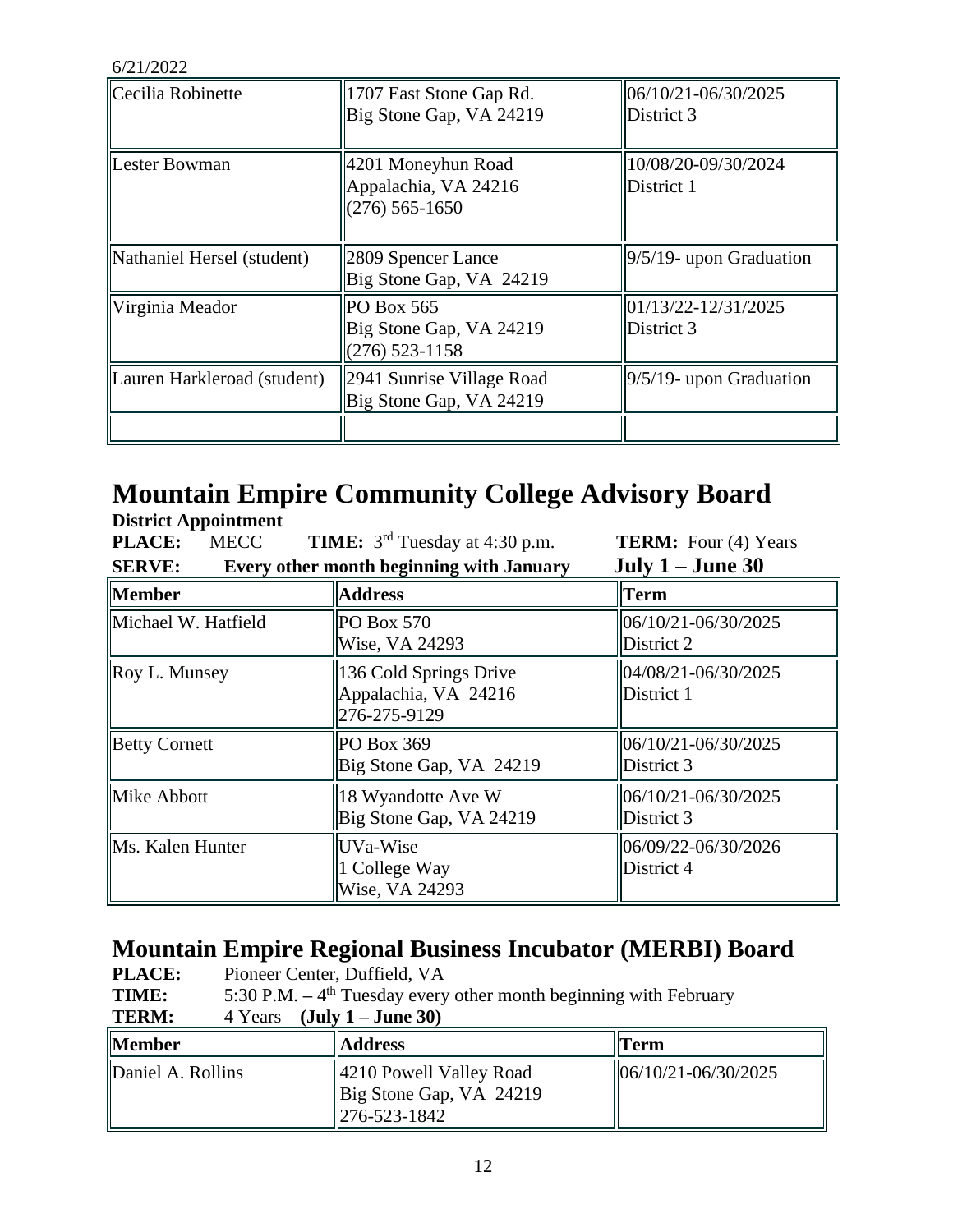## **Ninth District Development Financing Board of Directors**

| <b>PLACE:</b> | Rotation                                                              |  |
|---------------|-----------------------------------------------------------------------|--|
| TIME:         | Once Per Year                                                         |  |
| <b>TERM:</b>  | 2 Years- Begins July 1- ends June 30                                  |  |
|               | (1) Member designated to represent Wise County-Do tele-conf if needed |  |
|               |                                                                       |  |

| Member       | <b>Address</b>                   | <b>Term</b>                                            |
|--------------|----------------------------------|--------------------------------------------------------|
| James Lawson | $ $ PO Box 294<br>Wise, VA 24293 | $\left  \frac{01}{13/22} - \frac{12}{31/2023} \right $ |

# **Planning Commission**

| <b>PLACE:</b> | Board of Supervisors' Meeting Room  |                             |
|---------------|-------------------------------------|-----------------------------|
| TIME:         | 2nd Monday of Each Month, 5:00 p.m. |                             |
| <b>TERM:</b>  | 4 Years                             | <b>District Appointment</b> |

| <b>Member</b>           | <b>Address</b>                                                            | <b>Term</b>                                      |
|-------------------------|---------------------------------------------------------------------------|--------------------------------------------------|
| Lee Turner              | PO Box 8057<br>Wise, VA 24293<br>328-8838                                 | 09/13/18-08/31/2022<br>District 2                |
| J. Fred Tate            | 13 E. 1st Street S.<br>Big Stone Gap, VA 24219                            | 06/11/20-04/30/2024<br>District 3                |
| Edwin Roop              | 7 West 2nd St.<br>Big Stone Gap, VA 24219<br>523-2554 (H)<br>328-7007 (W) | 08/13/20-07/31/2024<br>District 3                |
| Martha Jett             | PO Box 334<br>Pound, VA 24279<br>275-1038 (cell)                          | 01/14/2021-12/31/2024<br>District 1              |
| <b>Richard Houchins</b> | 6010 Crystal Lane<br>Wise, VA 24293                                       | 03/12/20-01/31/2024<br>District 4                |
| Tim Boardwine           | 3323 Nevada Place<br>St. Paul, VA 24283                                   | 01/13/22-12/31/2025<br>District 4                |
| Gene Vanover, Jr.       | 9650 Bold Camp Road<br>Pound, VA 24279                                    | 06/09/22-01/31/2024<br>District 2                |
| Duane Miller            | P.O. Box 366<br>Duffield, VA 24244                                        | 12/12/19-11/30/2023<br>District 1                |
| Michael W. Hatfield     | P.O. Box 570<br>Wise, VA 24293                                            | Term of Office as<br><b>County Administrator</b> |

# **Planning District I (Behavioral Health Services Board)**

**PLACE:** Behavioral Health Services Office, Big Stone Gap TIME: 4<sup>th</sup> 3rd Wednesday each Month at 5:00 p.m. **TERM:** 3 Years *(Including BOS-Per- By-Laws)*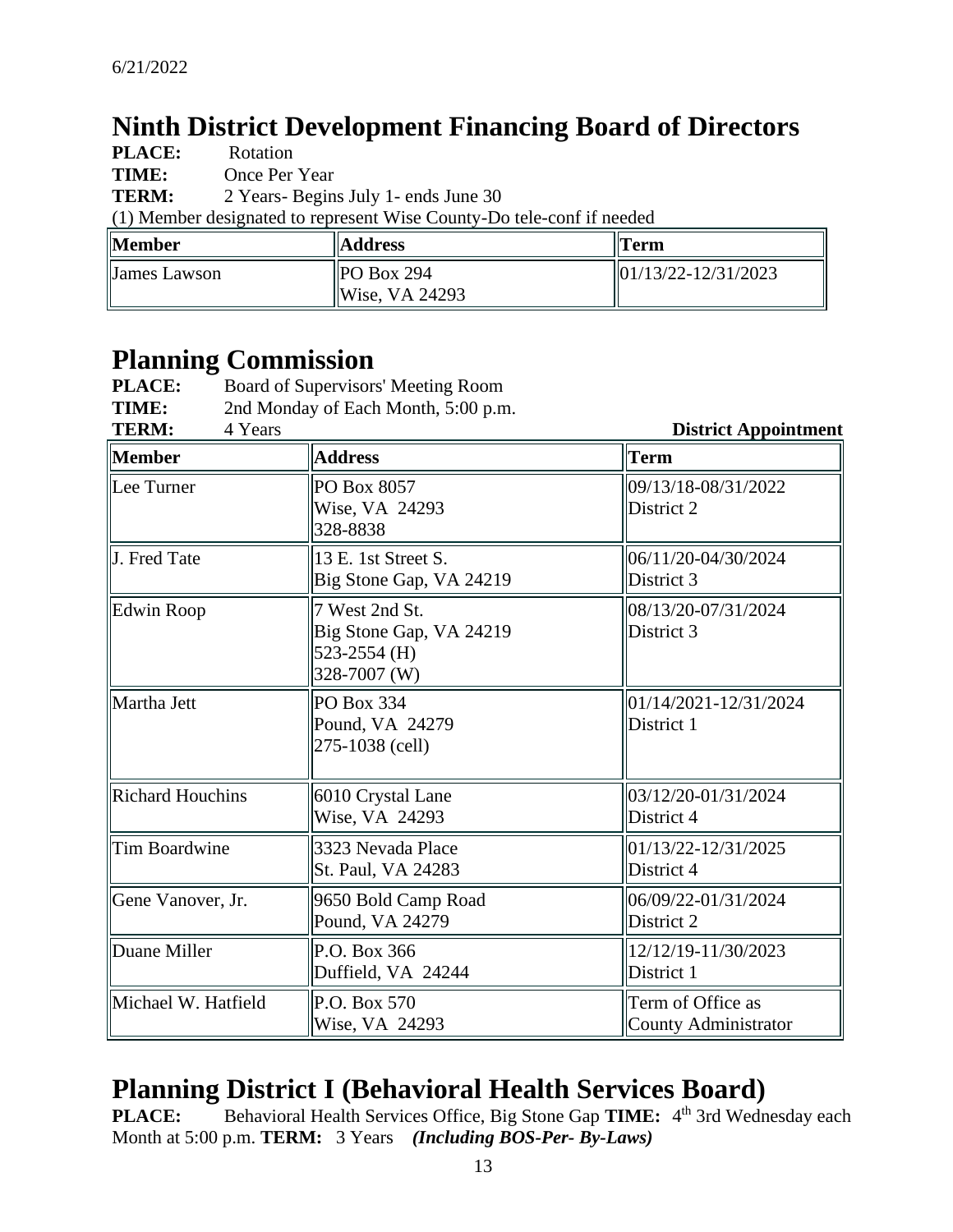| WISE COUNTY          |                                             |                                             |  |
|----------------------|---------------------------------------------|---------------------------------------------|--|
| <b>Member</b>        | <b>Address</b>                              | Term                                        |  |
| Robert Ledford       | $ $ PO Box 184<br>Coeburn, VA 24230         | $\frac{101}{14/2021} - \frac{12}{31/2023}$  |  |
| Michael O'Donnell    | <b>One College Avenue</b><br>Wise, VA 24293 | $\frac{101}{09/2020} - \frac{12}{31/2022}$  |  |
| <b>Bobby Cassell</b> | POBox 1166<br>Norton, VA 24273              | $\frac{1}{01}{09/20} - \frac{12}{31}{2022}$ |  |

### **Public Service Authority (8 Members)**

**PLACE:** PSA Office **TIME:**  $2^{nd}$  Tuesday of Each Month, 6:00 p.m. **TERM:** 4 Years **District Appointment**

| Member                 | <b>Address</b>                                                         | <b>Term</b>                                                    |  |
|------------------------|------------------------------------------------------------------------|----------------------------------------------------------------|--|
| <b>J.H. Rivers</b>     | PO Box 369<br>Big Stone Gap, VA 24219<br>$(276)$ 523-1490              | $01/09/20$ - Term of Office<br>12/31/23<br>District 3          |  |
| <b>Ralph Gilley</b>    | PO Box 3<br>Big Stone Gap, VA 24219<br>$(276)$ 523-6930                | 06/10/21-06/30/2025<br>District 3                              |  |
| <b>Fred Luntsford</b>  | 414 Fifth Street<br>Appalachia, VA 24216<br>565-4101                   | $ 01/09/20 - \text{Term of Office} $<br>12/31/23<br>District 1 |  |
| Robert E. Robbins, Jr. | 10278 Norton/Coeburn Road<br>Coeburn, VA 24230                         | $ 01/13/22 - 12/31/2025 $<br>District 4                        |  |
| Ruthie Rainey          | 4225 Kiser Road<br>Coeburn, VA 24230<br>395-5297 home<br>393-2182 cell | 03/12/20-02/28/2024<br>District 4                              |  |
| <b>Bob Adkins</b>      | PO Box 659<br>Wise, VA 24293<br>328-6039                               | 1/13/22 -12/31/25<br>District 2                                |  |
| <b>Worley Smith</b>    | PO Box 2297<br>Wise, VA 24293<br>$(276)$ 393-9205                      | 01/14/21-12/31/2024<br>District 2<br>Apt. by 2                 |  |
| Hibert Tackett, Jr.    | 8743 South Mountain Rd<br>Pound, VA 24279<br>276-328-2850              | 01/09/20/-12/31/2023<br>District 1                             |  |

## **Recreation Authority**

**PLACE:** Board of Supervisors' Meeting Room TIME**:** Last Wednesday in Month, 5:30 pm **TERM:** 4 Years (Chosen by locality - not District)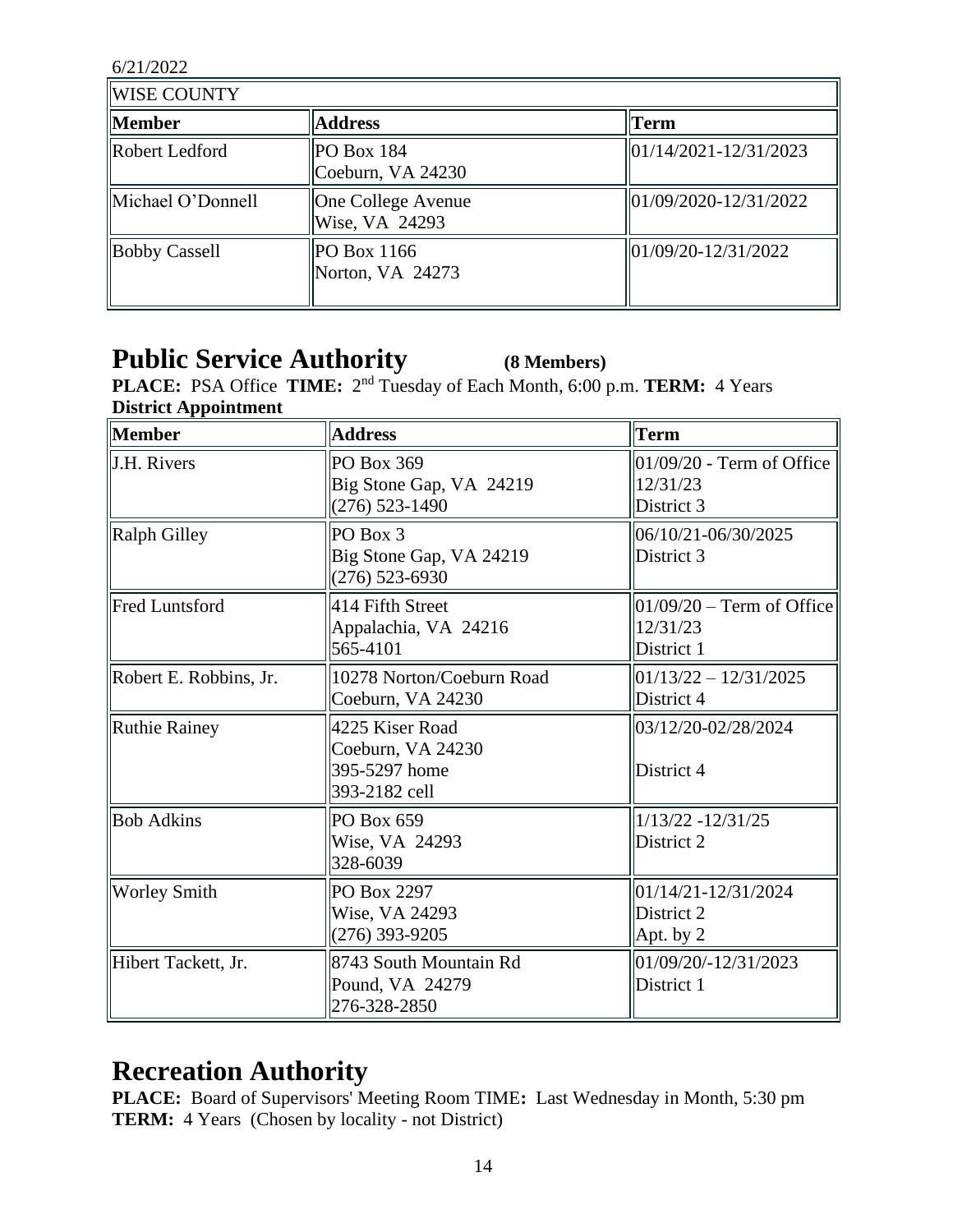| <b>Member</b>         | <b>Address</b>                                                                | Term                |
|-----------------------|-------------------------------------------------------------------------------|---------------------|
| Debbie Baca           | P.O. Box 454<br>St. Paul, VA 24283<br>$(276)$ 762-5297 or<br>$(276)$ 762-9435 | 08/08/19-7/31/2023  |
| Allen Couch           | PO Box 988<br>Coeburn, VA 24230<br>$(276)$ 395-3733                           | 10/08/20-09/30/2024 |
| <b>Brian Falin</b>    | $PO$ Box 570<br>Wise, VA 24293                                                | 03/11/21-02/28/2024 |
| <b>Kay Shortt</b>     | 6319 Aspen Drive<br>Pound, VA 24279                                           | 12/12/19-11/30/2023 |
| Kenneth Spurlock, Jr. | 4707 Wilson Road<br>Big Stone Gap, VA 24219<br>328-2141 x 18 W                | 08/13/20-07/31/2024 |
| <b>Robin Dotson</b>   | P.O. Box 2267<br>Wise, VA 24293<br>328-5131 H<br>393-3964 C                   | 03/11/21-02/28/2024 |

### **Redevelopment and Housing Authority**

PLACE: John Vandiver Manor Community Center, Coeburn TIME: 2<sup>nd</sup> Tuesday of Each Month, 4:30pm **TERM:** 4 Years **District Appointment**

| $MUIII, +. JUUIII$<br>1 <b>EIVII.</b> + Teap<br>при карронцинсти |                                                           |                                   |  |
|------------------------------------------------------------------|-----------------------------------------------------------|-----------------------------------|--|
| <b>Member</b>                                                    | <b>Address</b>                                            | <b>Term</b>                       |  |
| Shelly Logan                                                     | 6710 Dewey Road<br>Pound, VA 24279                        | 02/14/19-01/31/2023<br>District 1 |  |
| Gail Luntsford<br>328-3666                                       | 414 Fifth Street<br>Appalachia, VA 24216                  | 08/13/20-07/31/2024<br>District 1 |  |
| Robert Harrison                                                  | PO Box 1094<br>3235 Dogwood Dr.<br>St. Paul, VA 24283     | 08/13/20-07/31/2024<br>District 4 |  |
| Mary Beth Allen                                                  | 103 W $1st$ Street S<br>Big Stone Gap, VA 24219           | 03/14/19-02/28/2023<br>District 3 |  |
| Eula Hughes                                                      | PO Box 93<br>Coeburn, VA 24230                            | 06/10/21-05/31/2025<br>District 2 |  |
| Terry Bates                                                      | 7009 Candlewicke Drive<br>Wise, VA. 24293<br>276-328-9344 | 10/10/19-09/30/2023<br>District 2 |  |
| Gary G. Hall                                                     | 1302 Woodland Dr. E.<br>Big Stone Gap, VA 24219           | 10/15/20-10/30/2024<br>District 3 |  |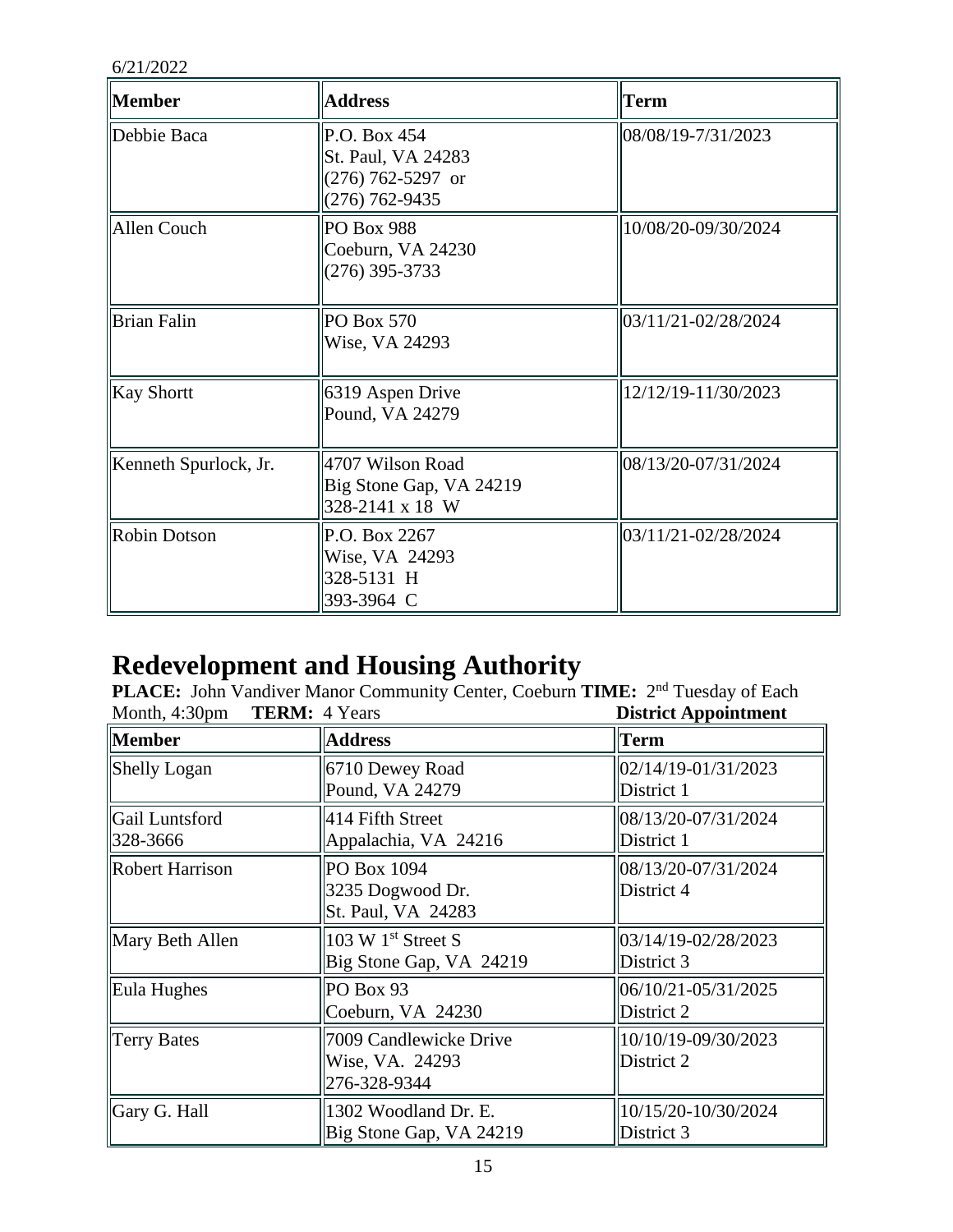| Helen Markham | $\parallel$ 2640 Alpine Dr             | $  10/08/20-09/30/2024$        |
|---------------|----------------------------------------|--------------------------------|
|               | $P$ O Box 311<br>$ $ Coeburn, VA 24230 | $\mathbf{ID}\text{istrict}\,4$ |
|               | $\parallel$ 276-395-6034               |                                |

# **Regional Industrial Facilities Authority (RIFA)**

| <b>PLACE:</b><br>Various<br>TIME:<br><b>TERM:</b> appointed will be for 2 years not for term of office per by-laws |                                      |                                                        |  |
|--------------------------------------------------------------------------------------------------------------------|--------------------------------------|--------------------------------------------------------|--|
| <b>Member</b>                                                                                                      | <b>Address</b>                       | <b>Appointed</b>                                       |  |
| Michael W. Hatfield                                                                                                | $\vert$ PO Box 570<br>Wise, VA 24293 | $\frac{1}{01}{13/22} - \frac{12}{31/2023}$             |  |
| Brian Falin                                                                                                        | $PO$ Box 570<br>Wise, VA 24293       | $\left  \frac{01}{13/22} - \frac{12}{31/2023} \right $ |  |

#### **Roundtable Executive Board (Upper Tennessee River Round Table Board of Directors)**

| <b>DILCUULS</b><br><b>PLACE:</b> | <b>Various</b> | TIME:                                    | <b>Bi-Monthly</b> | <b>TERM:</b> Board member, if appointed will be for 2 years not for term of office per by-laws |
|----------------------------------|----------------|------------------------------------------|-------------------|------------------------------------------------------------------------------------------------|
| <b>Member</b>                    |                | <b>Address</b>                           |                   | <b>Appointed</b>                                                                               |
| $\parallel$ Greg Cross           |                | $\parallel$ PO Box 570<br>Wise, VA 24293 |                   | $\frac{1}{03}/\frac{11}{21} - \frac{01}{31}/\frac{2023}{2023}$                                 |

| <b>SARA III</b>        | <b>PLACE:</b><br>TIME:                          | <b>TERM:</b>              |
|------------------------|-------------------------------------------------|---------------------------|
| <b>Member</b>          | <b>Address</b>                                  | <b>Term</b>               |
| <b>Bob Adkins</b>      | PO Box 659<br>Wise, VA 24293<br>328-6039        | $ 01/13/22 - 12/31/2025 $ |
| Cody Blankenbecler     | PO Box 2440<br>Wise, VA 24293                   | $ 09/09/21 -$ Indefinite  |
| Robert C. England, Jr. | 9369 Adwell Rd<br>PO Box 2922<br>Wise, VA 24293 | $ 04/11/02 - Indefinite$  |
| Thomas L. Jackson, Jr. | <b>PO Box 1331</b><br>Coeburn, VA 24230         | $ 04/11/02 - Indefinite$  |

# **Social Services Board**

|  |  |  |  | <b>PLACE:</b> Social Services Department TIME: 4th Tuesday of Each Month, 5:00pm |
|--|--|--|--|----------------------------------------------------------------------------------|
|--|--|--|--|----------------------------------------------------------------------------------|

| <b>TERM:</b><br>4 Years | (9 Members)            | <b>District Appointment</b> |
|-------------------------|------------------------|-----------------------------|
| $\parallel$ Member      | <b>Address</b>         | <b>Term</b>                 |
| Steve Bates             | 6940-C Birchfield Road | 01/09/20-12/31/2023         |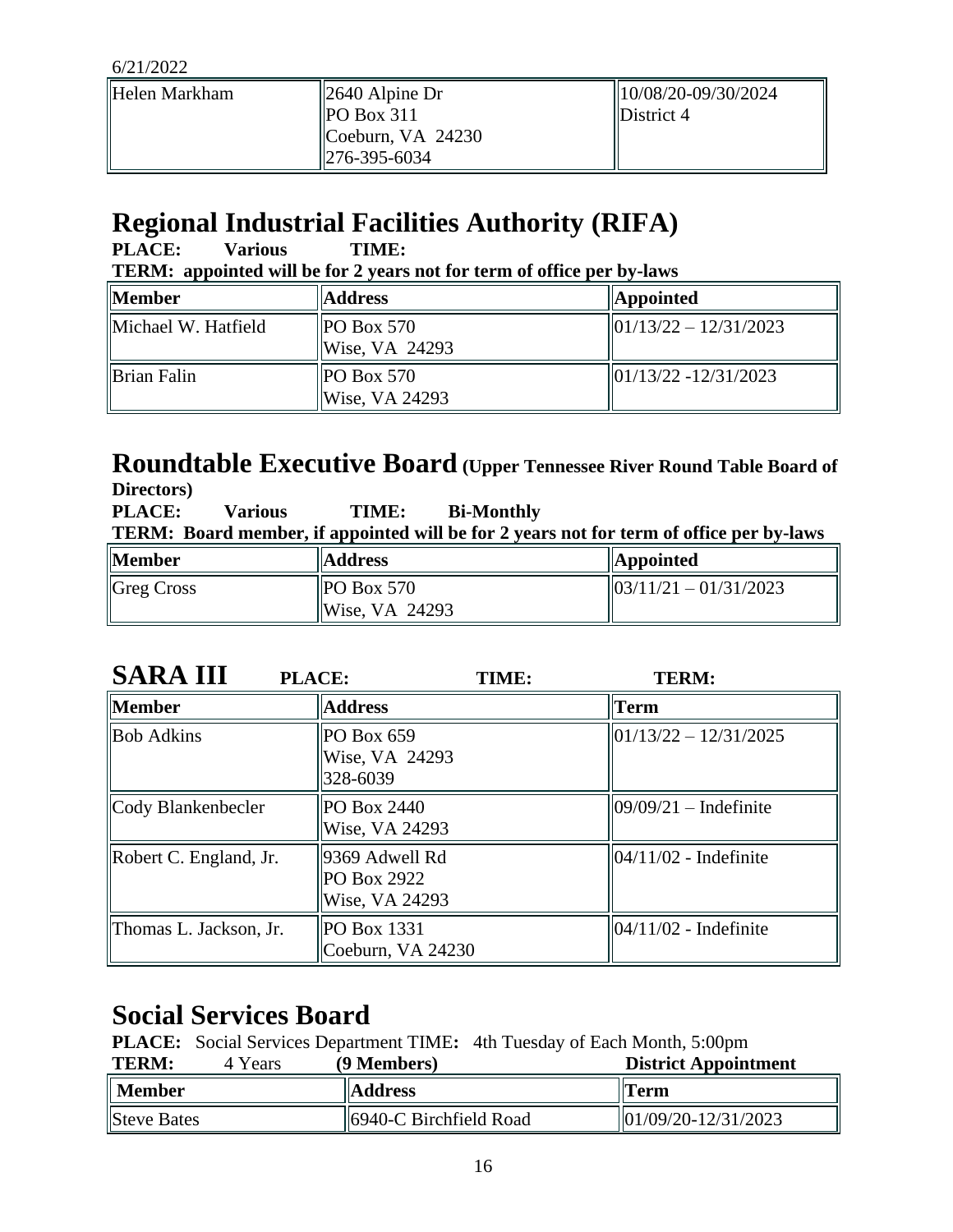|                       | Wise, VA 24293<br>$(276)$ 328-2758                                | Term of Office<br>District 2      |
|-----------------------|-------------------------------------------------------------------|-----------------------------------|
| Sandra Adkins         | PO Box 1524<br>Wise, VA 24293                                     | 10/10/19-07/31/2022<br>District 2 |
| Duane Miller          | PO Box 366<br>Duffield, VA 24244                                  | 12/12/19-11/30/2023<br>District 1 |
| <b>Bobby Cassell</b>  | PO Box 1166<br>Norton, VA 24273<br>276-679-4823                   | 06/11/20-06/30/2024<br>District 1 |
| <b>Wayne Wheatley</b> | 10623 Arbor Road<br>Wise, VA 24293                                | 06/11/20-06/30/2024<br>District 4 |
| Gilmer W. Blackburn   | PO Box 3424<br>Wise VA 24293                                      | 4/08/21-04/30/2025<br>District 2  |
| James T. Boardwine    | 3323 Nevada Place<br>St. Paul, VA 24278                           | 05/13/21-04/30/2025<br>District 4 |
| Charles E. Miller     | 217 Wood Circle<br>Big Stone Gap, VA 24219<br>$(276)$ 523-0733    | 03/11/21-01/31/2025<br>District 3 |
| Diane R. Abbott       | 18 Wyandott Avenue W<br>Big Stone Gap, VA 24219<br>(276) 523-3723 | 05/13/21-04/30/2025<br>District 3 |

# **Standards Committee (911)**

**PLACE: TIME: TERM:** 2 Years

| <b>Member</b>                                                                                         | <b>Address</b>                 | Term                  |
|-------------------------------------------------------------------------------------------------------|--------------------------------|-----------------------|
| Major Russell Cyphers                                                                                 | P.O. Box 916<br>Wise, VA 24293 | 05/13/2021-04/30/2023 |
| Robert R. Adkins<br>Director of Emergency<br><b>Services</b>                                          | P.O. Box 570<br>Wise, VA 24293 | 11/11/2021-10/31/2023 |
| <b>Jessica Swinney</b><br><b>Emergency Services</b><br>Coordinator-Designee for<br><b>IMr.</b> Adkins | P.O. Box 570<br>Wise, VA 24293 | 11/11/2021-10/31/2023 |
| Billie Laney<br>Assistant Applications<br>  Administrator                                             | P.O. Box<br>Wise, VA 24293     | 11/11/2021-10/31/2023 |
| Lisa Johnson<br>Designee for Billie Laney                                                             | P.O. Box<br>Wise, VA 24293     | 11/11/2021-10/31/2023 |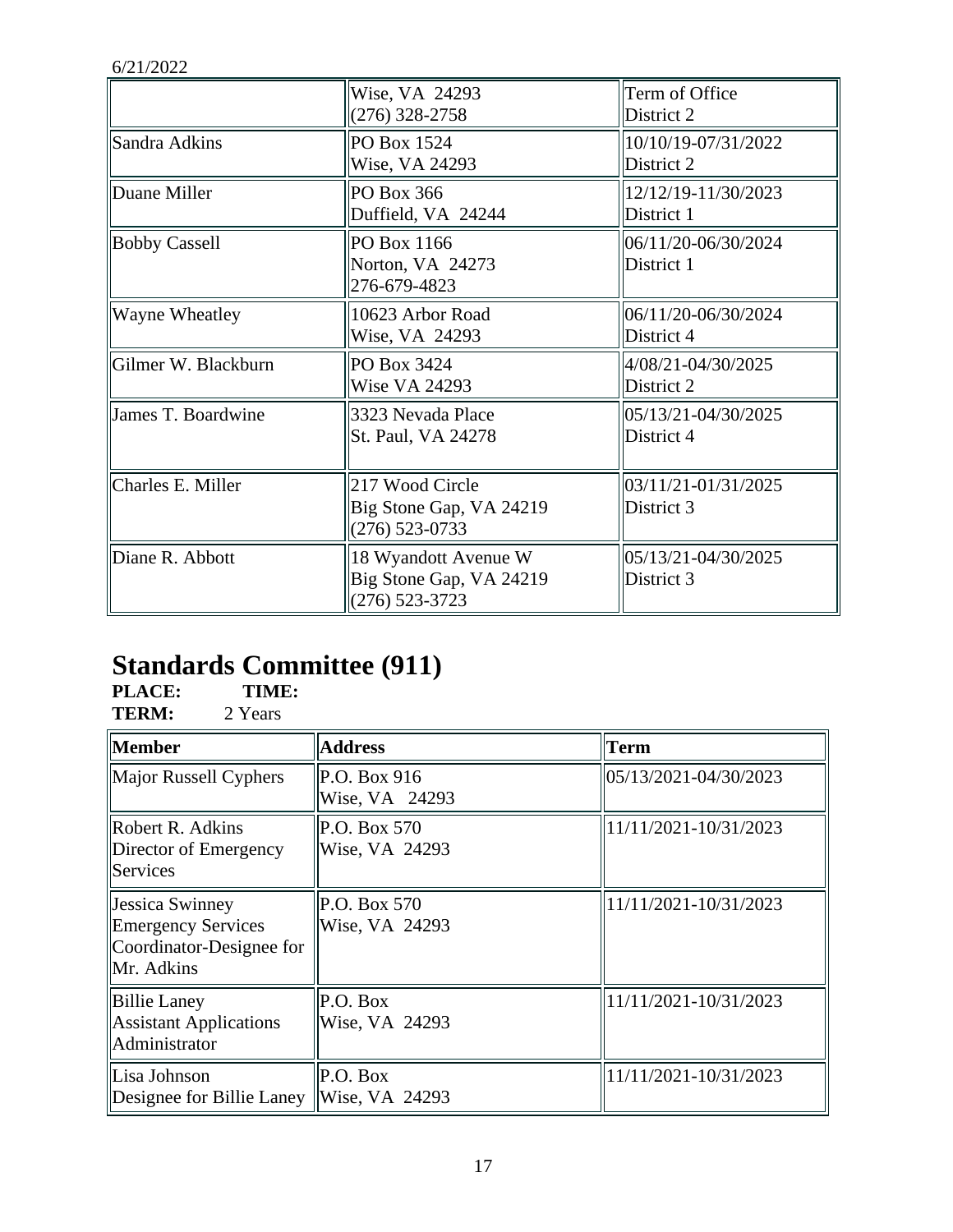# **Southwest VA Community Criminal Justice Board**

| Member                                                   | <b>Address</b>                 | Term                |
|----------------------------------------------------------|--------------------------------|---------------------|
| Michael W. Hatfield<br>Wise County Rep.                  | P.O. Box 570<br>Wise, VA 24293 | 08/12/21-07/31/2023 |
| <b>Chief John Austin</b><br>Chief of Police Rep.         |                                | 10/14/21-09/30/2023 |
| Honorable V. Blake McKinney<br>District Court Judge Rep. |                                | 10/14/21-09/30/2023 |
| Kevin Tiller<br>Defense Atty. Rep.                       |                                | 10/14/21-09/30/2023 |
| Hon. Richard C. Patterson<br>Cir. Ct. Judge Rep.         |                                | 10/14/21-09/30/2023 |
| Hon. Elizabeth S. Wills<br>J&DR Judge Rep.               |                                | 10/14/21-09/30/2023 |
| <b>Teresa Turner</b><br>Education Rep.                   |                                | 10/14/21-09/30/2023 |
| Mary Hanzlik<br>Chief Magistrate Rep.                    |                                | 10/14/21-09/30/2023 |
| Sheriff B.C. "Chip" Shuler<br>Sheriff's Representative   |                                | 10/14/21-09/30/2023 |
| <b>Roy Evans</b><br>Commonwealth Atty. Rep.              |                                | 10/14/21-09/30/2023 |
| <b>Steve Clear</b><br>Regional Jail Rep.                 |                                | 10/14/21-09/30/2023 |
| <b>Sharon Alderson</b><br>Community Services Rep.        |                                | 10/14/21-09/30/2023 |

**PLACE:** Abingdon **TIME:** Board Meets Quarterly with called Committee Meetings

# **Southwest Regional Recreation Authority admin@spearheadtrails.com**

| <b>PLACE:</b> |  |  |  |  |  | <b>TIME: TERM:</b> Three (3) Year Term (July 1 thru June 30) By Nomination |
|---------------|--|--|--|--|--|----------------------------------------------------------------------------|
|---------------|--|--|--|--|--|----------------------------------------------------------------------------|

| <b>Member</b> | <b>Address</b>                                      | Term                                     |
|---------------|-----------------------------------------------------|------------------------------------------|
| Richard Hull  | $\parallel$ 9971 Greenwood Circle<br>Wise, VA 24293 | $\frac{103}{10/22} - \frac{06}{30/2023}$ |

### **Southwest Virginia Emergency Medical Services Council**

**PLACE:** QUARTERLY - 3RD THU. OF MARCH, JUNE, SEPT, DEC. **PLACE:** VARIOUS

| <b>ILKM:</b> Inree (3) Year Ierm |                                | Across the Board Appointment     |
|----------------------------------|--------------------------------|----------------------------------|
| <b>Member</b>                    | <b>Address</b>                 | <b>  Term</b>                    |
| $\ $ Dr. Sue Cantrell            | $\parallel$ 134 Roberts Avenue | $\frac{103}{12220 - 01/31/2023}$ |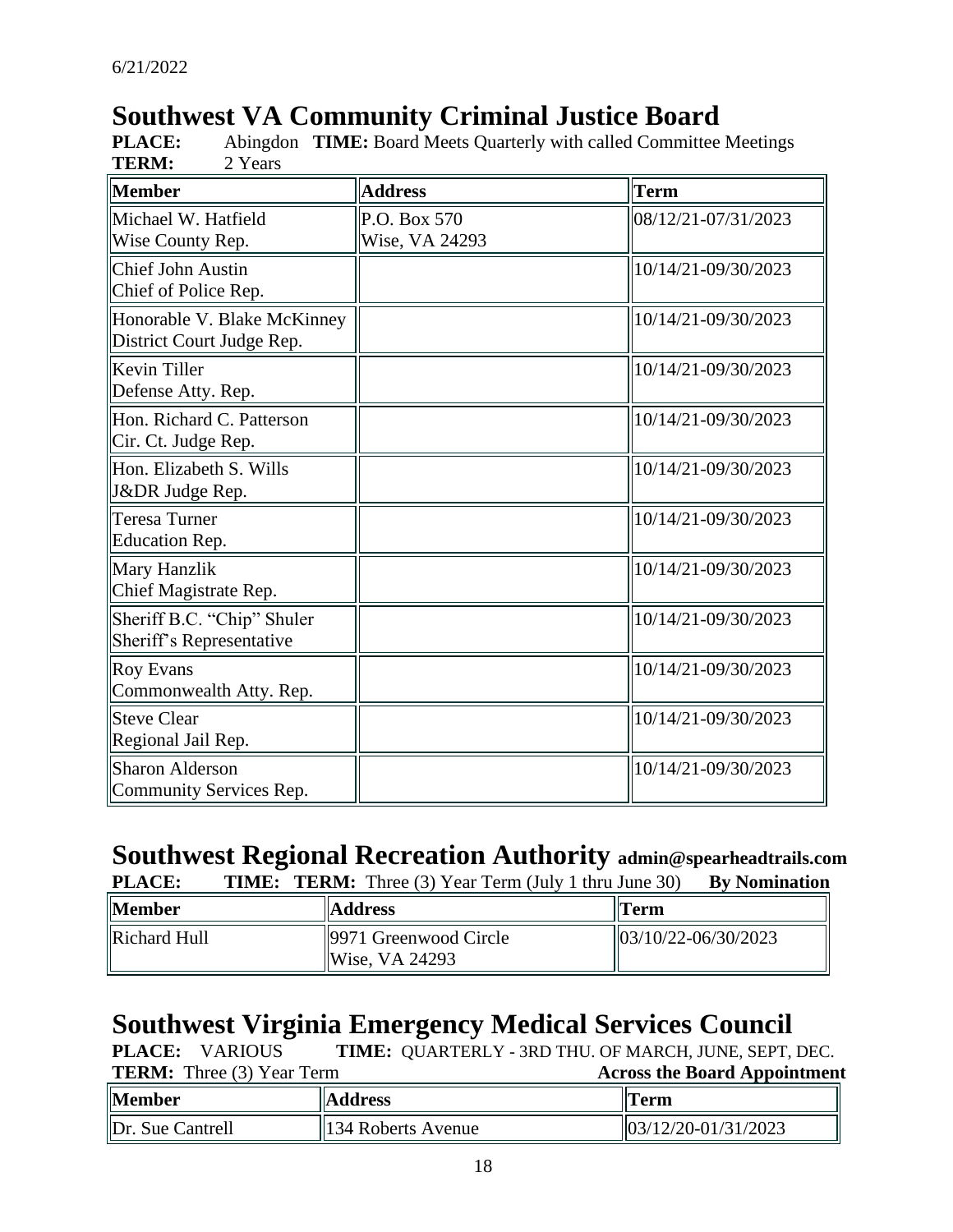| Wise County Health Dept. Wise, VA 24293 | $\parallel$ (276) 328-8000 |  |
|-----------------------------------------|----------------------------|--|
|                                         |                            |  |

# **Southwest VA Health Authority**

**PLACE: TIME: TERM:** Four (4) Year Term **Across the Board Appointment NOTE: CC : Gary Crum, One College Ave, Wise, VA.**

| <b>Member</b>      | <b>Address</b>                                                                         | Term                                     |
|--------------------|----------------------------------------------------------------------------------------|------------------------------------------|
| <b>Ron Prewitt</b> | $\parallel$ 203 Linwood Court<br>$\parallel$ BSG, VA 24219<br>$\parallel$ 276-523-4061 | $\frac{101}{09/20} - \frac{12}{31/2023}$ |

# **Southwest Virginia Regional Jail Authority**

| <b>PLACE:</b><br><b>TERM:</b><br>Indefinite | TIME:                                    |                                       |
|---------------------------------------------|------------------------------------------|---------------------------------------|
| Member                                      | <b>Address</b>                           | Term                                  |
| Michael W. Hatfield                         | $\parallel$ PO Box 570<br>Wise, VA 24293 | $\left  01/10/19 \right $ -Indefinite |

# **Virginia Alcohol Safety Action Policy Board (VASAP)**

**PLACE:** Rotate to different Counties **TIME:** Quarterly, 6:30 PM (Tuesday or Thursday) **TERM:** Three (3) Years

| Member       | <b>Address</b>                                              | Term                                                   |
|--------------|-------------------------------------------------------------|--------------------------------------------------------|
| Steven Davis | $\parallel$ 7903 Main Street<br>$\parallel$ Pound, VA 24279 | $\left  \frac{01}{14/21} - \frac{12}{31/2023} \right $ |

# **Virginia Coalfield Economic Development Authority (VCEDA)**

**PLACE:** VCEDA Office, Lebanon, VA **TIME:** 3rd Thursday at 3:00 p.m. **TERM:** Must be Board Member - 4 Year

**Across the Board Appointment (Term ends June 30 and begins July 1st) (4 yr term)**

| <b>Member</b> | <b>Address</b>                                           | Term                      |
|---------------|----------------------------------------------------------|---------------------------|
| Bobby Cassell | POBox 1166<br>Norton, VA $24273$<br><b>VCEDA By-Laws</b> | $  06/11/2020-06/30/2024$ |

# **Wise County Tourism Committee**

**PLACE:** Heart of Appalachia Office, Big Stone Gap, VA **TIME:** 3rd Monday / Every Month **TERM:** 4 Years **District Appointment**